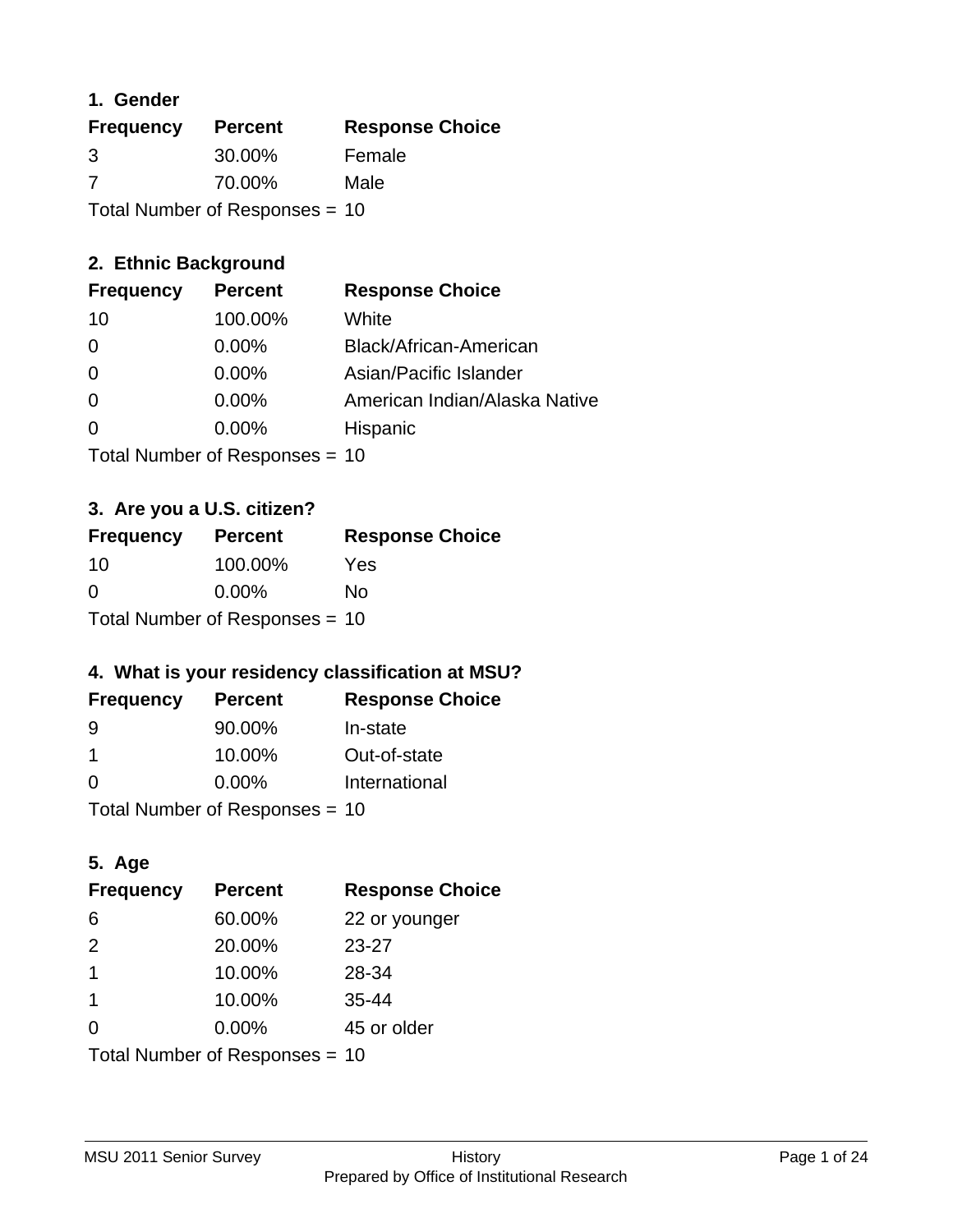**6. Has either of your parents received a bachelor's degree?**

| <b>Frequency</b>                 | <b>Percent</b> | <b>Response Choice</b> |
|----------------------------------|----------------|------------------------|
| 5                                | 50.00%         | Yes                    |
| .5                               | 50.00%         | Nο                     |
| Total Number of Responses $= 10$ |                |                        |

# **7. Has either of your parents received a degree from Murray State?**

| <b>Frequency</b> | <b>Percent</b> | <b>Response Choice</b> |
|------------------|----------------|------------------------|
|                  | 10.00%         | Yes                    |
| -9               | 90.00%         | No.                    |

Total Number of Responses = 10

## **8. What was your original entry status to MSU?**

| <b>Frequency</b> | <b>Percent</b>               | <b>Response Choice</b>                           |
|------------------|------------------------------|--------------------------------------------------|
| 5                | 50.00%                       | Freshman                                         |
| 5                | 50.00%                       | Transfer from community college/technical school |
| $\Omega$         | $0.00\%$                     | Transfer from 4-yr institution                   |
|                  | Total Number of Deepensee 10 |                                                  |

Total Number of Responses = 10

## **9. If transfer student, how many credits were transferred?**

| <b>Frequency</b>            | <b>Percent</b> | <b>Response Choice</b> |
|-----------------------------|----------------|------------------------|
| -0                          | $0.00\%$       | 12 or fewer            |
| 3                           | 60.00%         | $13 - 30$              |
| 0                           | $0.00\%$       | $31 - 60$              |
| 2                           | 40.00%         | Over <sub>60</sub>     |
| Total Number of Desponses E |                |                        |

Total Number of Responses = 5

# **10. If transfer student, approximately what percent of your University Studies (general education) classes did you take at Murray State?**

| <b>Frequency</b> | <b>Percent</b>                  | <b>Response Choice</b> |
|------------------|---------------------------------|------------------------|
| 3                | 60.00%                          | Under 25%              |
| $\mathbf 1$      | 20.00%                          | 25-49%                 |
| -1               | 20.00%                          | 50-74%                 |
| $\Omega$         | 0.00%                           | 75-100%                |
|                  | Total Number of Responses $= 5$ |                        |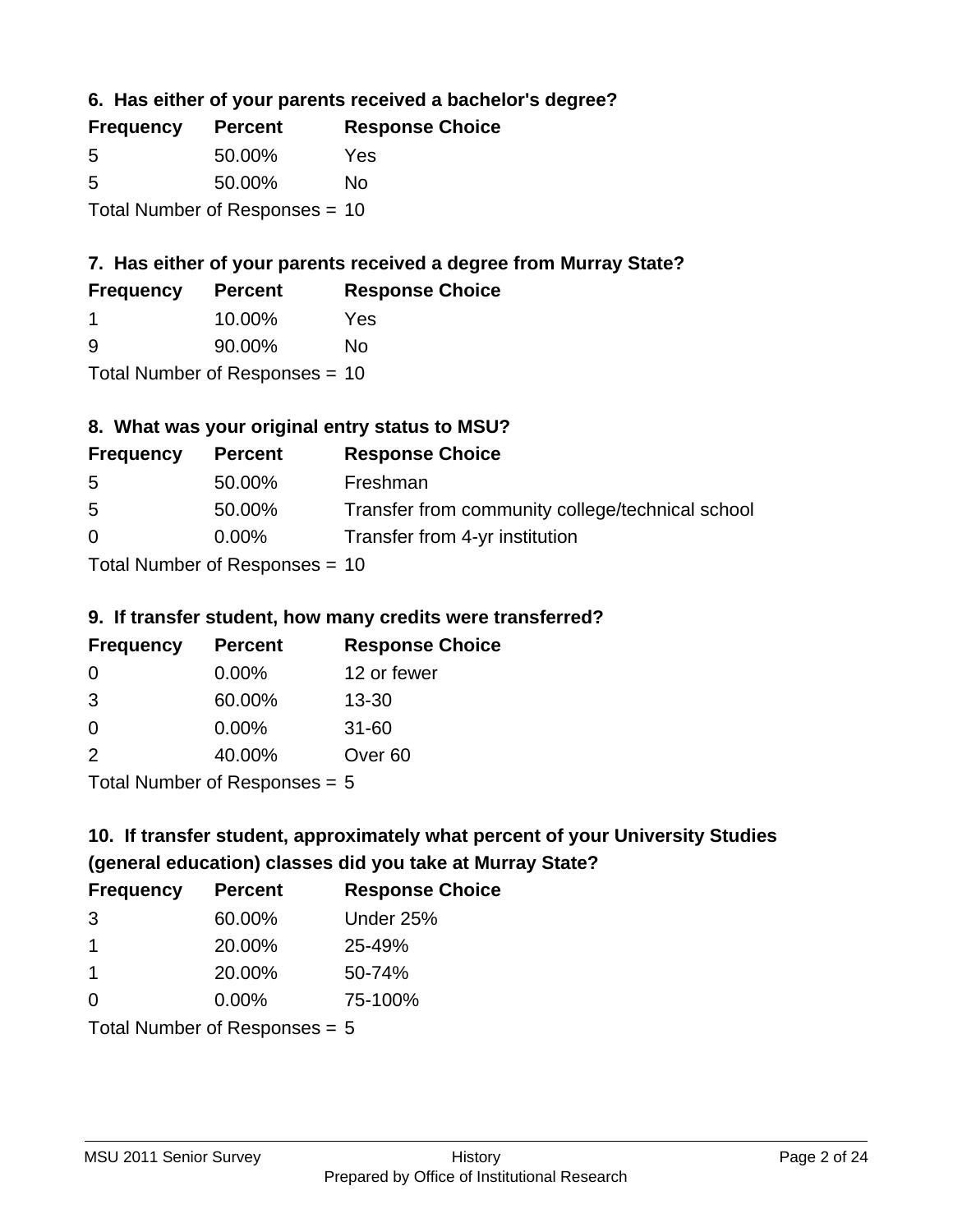## **11. What has been your attendance status at MSU?**

| <b>Frequency</b>               | <b>Percent</b> | <b>Response Choice</b>     |
|--------------------------------|----------------|----------------------------|
| 9                              | 90.00%         | <b>Primarily full-time</b> |
| -1                             | 10.00%         | <b>Primarily part-time</b> |
| Total Number of Responses = 10 |                |                            |

## **12. In which Residential College are you a member?**

| <b>Frequency</b> | <b>Percent</b> | <b>Response Choice</b>            |
|------------------|----------------|-----------------------------------|
| 1                | 11.11%         | Do not know                       |
|                  | 11.11%         | <b>Clark College</b>              |
| 1                | 11.11%         | <b>Elizabeth College</b>          |
| 1                | 11.11%         | <b>Franklin-Springer Colleges</b> |
| 1                | 11.11%         | <b>Hart College</b>               |
| 0                | $0.00\%$       | <b>Hester College</b>             |
| 1                | 11.11%         | <b>Regents College</b>            |
| 2                | 22.22%         | <b>Richmond College</b>           |
| 1                | 11.11%         | <b>White College</b>              |
|                  |                |                                   |

Total Number of Responses = 9

# **13. Have you ever received any type of Financial Aid while at MSU? (Scholarships, grants, work-study, etc.)**

| <b>Frequency</b> | <b>Percent</b>                   | <b>Response Choice</b> |
|------------------|----------------------------------|------------------------|
| 9                | 90.00%                           | Yes                    |
| -1               | 10.00%                           | No                     |
|                  | Total Number of Responses = $10$ |                        |

**14. What degree are you seeking at this time?**

| <b>Frequency</b> | <b>Percent</b>                 | <b>Response Choice</b> |
|------------------|--------------------------------|------------------------|
| 0                | $0.00\%$                       | Associate              |
| 10               | 100.00%                        | <b>Baccalaureate</b>   |
|                  | Total Number of Responses = 10 |                        |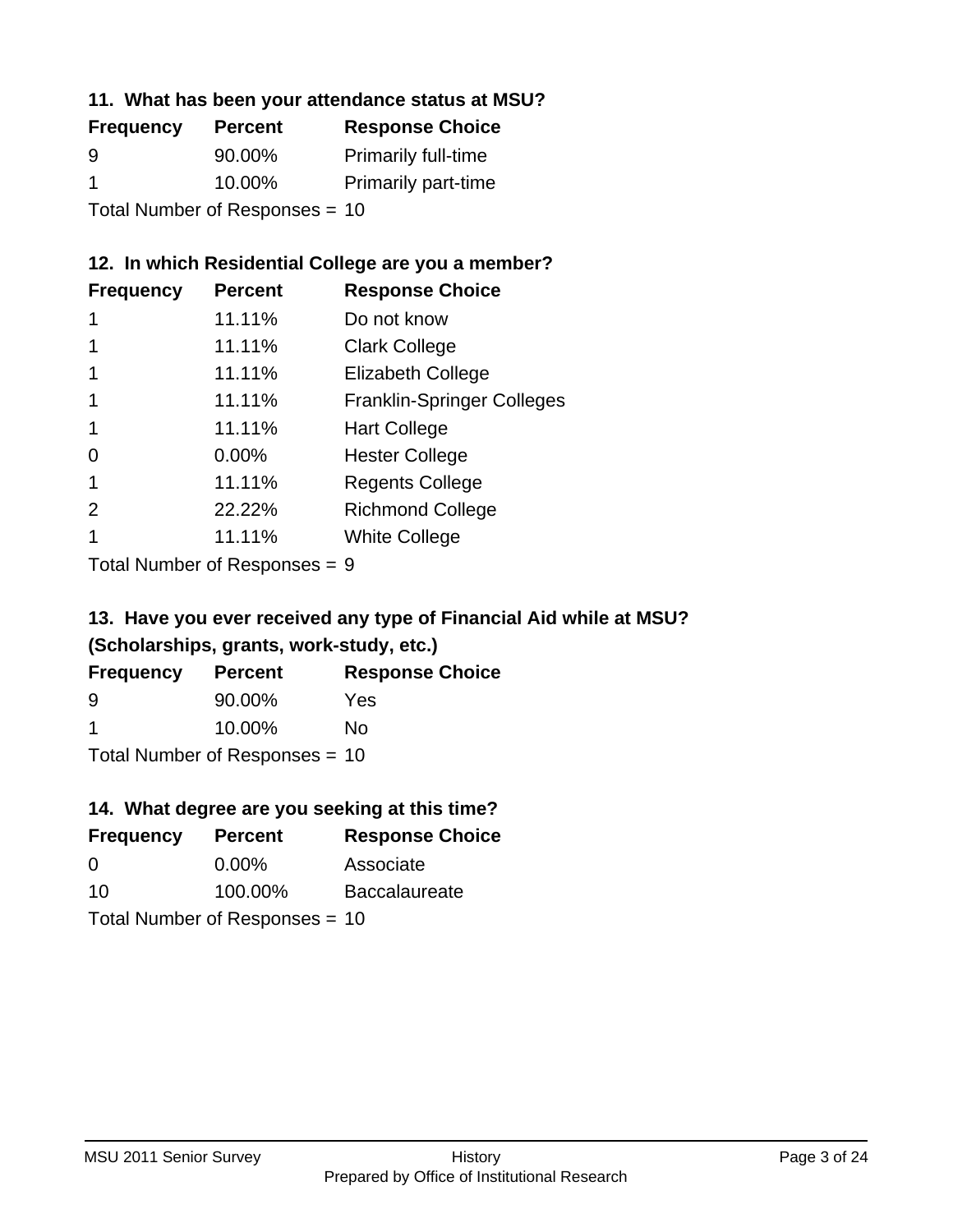**15. How many years will it take you to complete your degree from the point of your initial enrollment in college (including any time at a previous institution)?**

| <b>Frequency</b> | <b>Percent</b> | <b>Response Choice</b> |
|------------------|----------------|------------------------|
| $\Omega$         | 0.00%          | Two                    |
| $\mathbf 1$      | 10.00%         | <b>Three</b>           |
| $\overline{4}$   | 40.00%         | Four                   |
| 3                | 30.00%         | Five                   |
| 0                | 0.00%          | <b>Six</b>             |
| 2                | 20.00%         | More than six          |
|                  |                |                        |

Total Number of Responses = 10

#### **16. In what range does your grade point average fall?**

| <b>Frequency</b> | <b>Percent</b> | <b>Response Choice</b> |
|------------------|----------------|------------------------|
| 0                | 0.00%          | $2.00 - 2.50$          |
| -3               | 30.00%         | $2.51 - 3.00$          |
| -3               | 30.00%         | $3.01 - 3.50$          |
|                  | 40.00%         | $3.51 - 4.00$          |
|                  |                |                        |

Total Number of Responses = 10

# **They are used to sort the data, and do not appear in this table Questions 17 and 18 relate to department and program information.**

#### **19. For what purpose did you enroll at MSU?**

| <b>Frequency</b> | <b>Percent</b>                   | <b>Response Choice</b>                    |
|------------------|----------------------------------|-------------------------------------------|
| 0                | $0.00\%$                         | To receive an associate degree            |
| 10               | 100.00%                          | To receive a baccalaureate degree         |
| $\overline{0}$   | $0.00\%$                         | To take a few job related courses         |
| $\Omega$         | $0.00\%$                         | To transfer to another college/university |
|                  | Total Number of Responses = $10$ |                                           |

# **20. What is the highest degree you eventually hope to receive?**

| <b>Frequency</b> | <b>Percent</b>                  | <b>Response Choice</b> |
|------------------|---------------------------------|------------------------|
| $\Omega$         | $0.00\%$                        | Associate              |
| $\mathbf 1$      | 10.00%                          | <b>Baccalaureate</b>   |
| $\overline{4}$   | 40.00%                          | Graduate               |
| 5                | 50.00%                          | Professional           |
|                  | $Total Number of Denonose = 10$ |                        |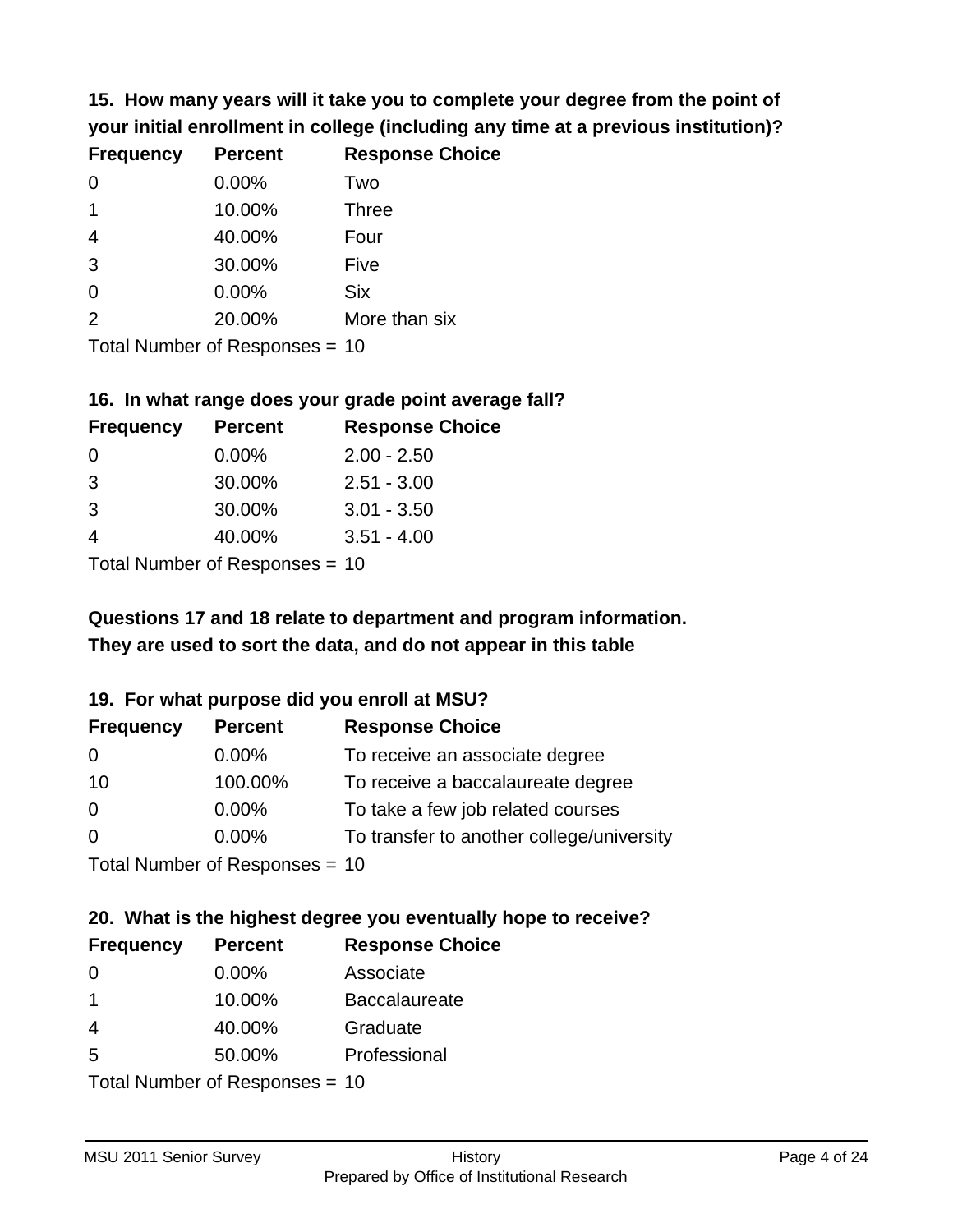## **21. Which best describes your situation?**

| <b>Frequency</b> | <b>Percent</b> | <b>Response Choice</b>               |
|------------------|----------------|--------------------------------------|
| -5               | 50.00%         | Did not change major/area            |
| -1               | 10.00%         | Did not initially declare major/area |
| 4                | 40.00%         | Changed major/area                   |
|                  |                |                                      |

Total Number of Responses = 10

## **22. While school was in session during the past year, how many hours per week, on average, did you work for pay?**

| <b>Frequency</b> | <b>Percent</b> | <b>Response Choice</b> |
|------------------|----------------|------------------------|
| 3                | 30.00%         | Did not work           |
| $\mathbf 1$      | 10.00%         | Worked 1-10 hrs        |
| 2                | 20.00%         | Worked 11-20 hrs       |
| 2                | 20.00%         | Worked 21-30 hrs       |
| 2                | 20.00%         | Worked 31-40 hrs       |
| $\Omega$         | 0.00%          | Worked over 40 hrs     |
|                  |                |                        |

Total Number of Responses = 10

#### **23. For the most part, were classes offered at times convenient to you?**

| <b>Frequency</b>                 | <b>Percent</b> | <b>Response Choice</b> |
|----------------------------------|----------------|------------------------|
| 8                                | 80.00%         | Yes                    |
| $\mathcal{P}$                    | 20.00%         | Nο                     |
| Total Number of Responses = $10$ |                |                        |

## **24. If no, what time would you have preferred?**

| <b>Frequency</b> | <b>Percent</b>                  | <b>Response Choice</b> |
|------------------|---------------------------------|------------------------|
| $\Omega$         | 0.00%                           | Late afternoon         |
| $\Omega$         | 0.00%                           | Evening                |
| 0                | $0.00\%$                        | Weekend                |
| 2                | 100.00%                         | During the day         |
|                  | Total Number of Responses $= 2$ |                        |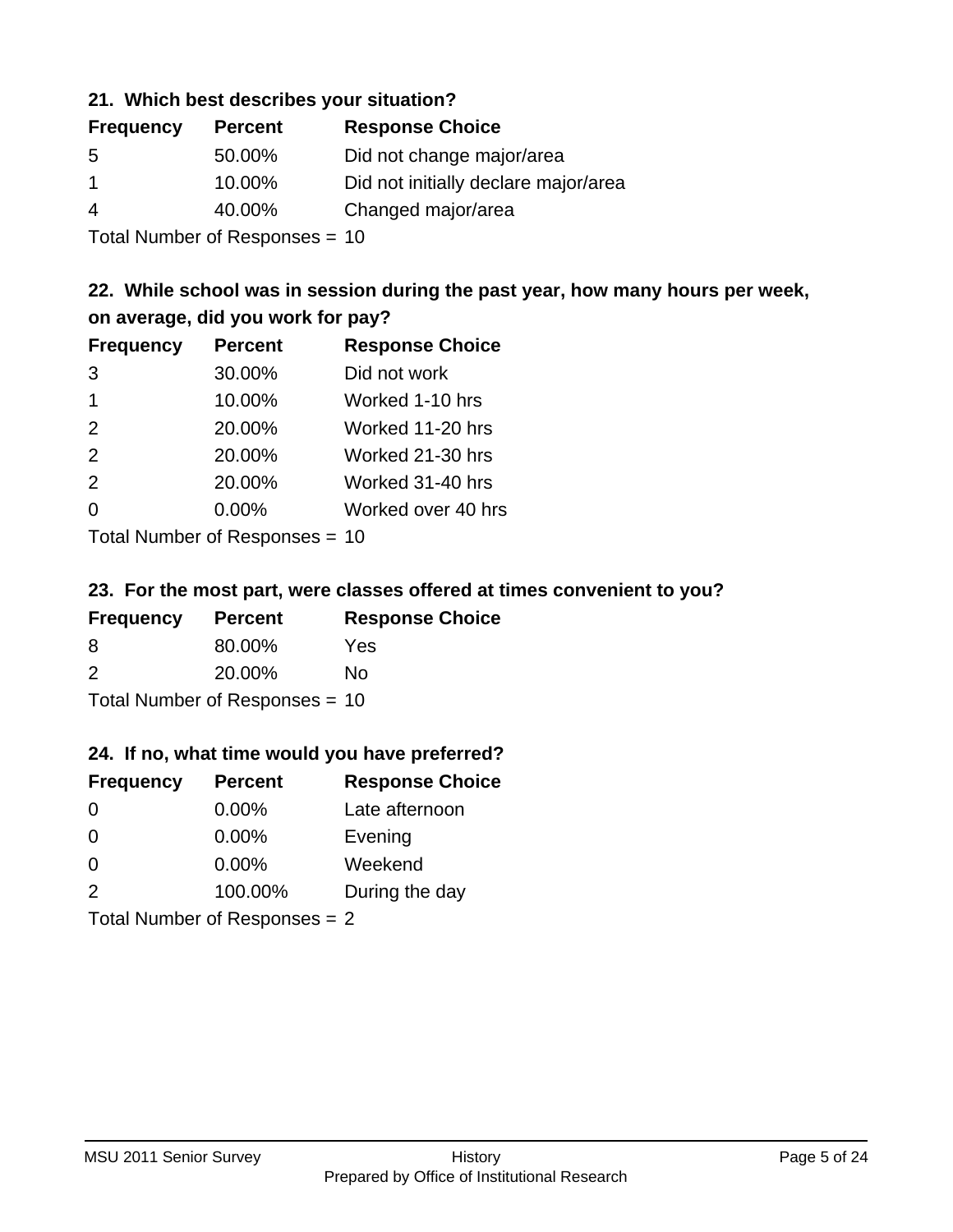## **25. Which best describes the location where you completed the majority of your coursework?**

| <b>Frequency</b> | <b>Percent</b>                 | <b>Response Choice</b> |
|------------------|--------------------------------|------------------------|
| 8                | 80.00%                         | Murray                 |
| 1                | 10.00%                         | Paducah                |
| 0                | 0.00%                          | Ft. Campbell           |
| 1                | 10.00%                         | Madisonville           |
| 0                | 0.00%                          | Hopkinsville           |
| $\overline{0}$   | 0.00%                          | Henderson              |
| 0                | 0.00%                          | On the Internet        |
| 0                | 0.00%                          | Other                  |
|                  | Total Number of Recnonces - 10 |                        |

Total Number of Responses = 10

## **26. Did you take any online courses while at Murray State?**

| <b>Frequency</b> | <b>Percent</b>                 | <b>Response</b> |
|------------------|--------------------------------|-----------------|
| $\mathcal{P}$    | 20.00%                         | Yes             |
| -8               | 80.00%                         | No.             |
|                  | Total Number of Responses = 10 |                 |

# **27. Did it take you an extra semester or more to complete degree requirements at Murray State?**

**Choice** 

| <b>Frequency</b> | <b>Percent</b>                   | <b>Response Choice</b> |
|------------------|----------------------------------|------------------------|
| 3                | 30.00%                           | Yes                    |
| -7               | 70.00%                           | Nο                     |
|                  | Total Number of Responses $= 10$ |                        |

**28. If yes, why did it take you an extra semester or more?**

| <b>Frequency</b> | <b>Percent</b>                  | <b>Response Choice</b>                                       |
|------------------|---------------------------------|--------------------------------------------------------------|
| $\mathbf{1}$     | 25.00%                          | Work obligation limited my enrollment.                       |
| $\overline{0}$   | $0.00\%$                        | Family obligations limited my enrollment.                    |
| $\mathbf 0$      | $0.00\%$                        | Tuition and other costs of attendance limited my enrollment. |
| $\overline{0}$   | $0.00\%$                        | A decision to change majors added to my requirements.        |
| $\overline{0}$   | $0.00\%$                        | A required course or courses were not offered.               |
| $\mathbf{1}$     | 25.00%                          | Credits were lost transferring to Murray State.              |
| $\overline{2}$   | 50.00%                          | Other                                                        |
|                  | Total Number of Responses $=$ 4 |                                                              |

MSU 2011 Senior Survey **History** History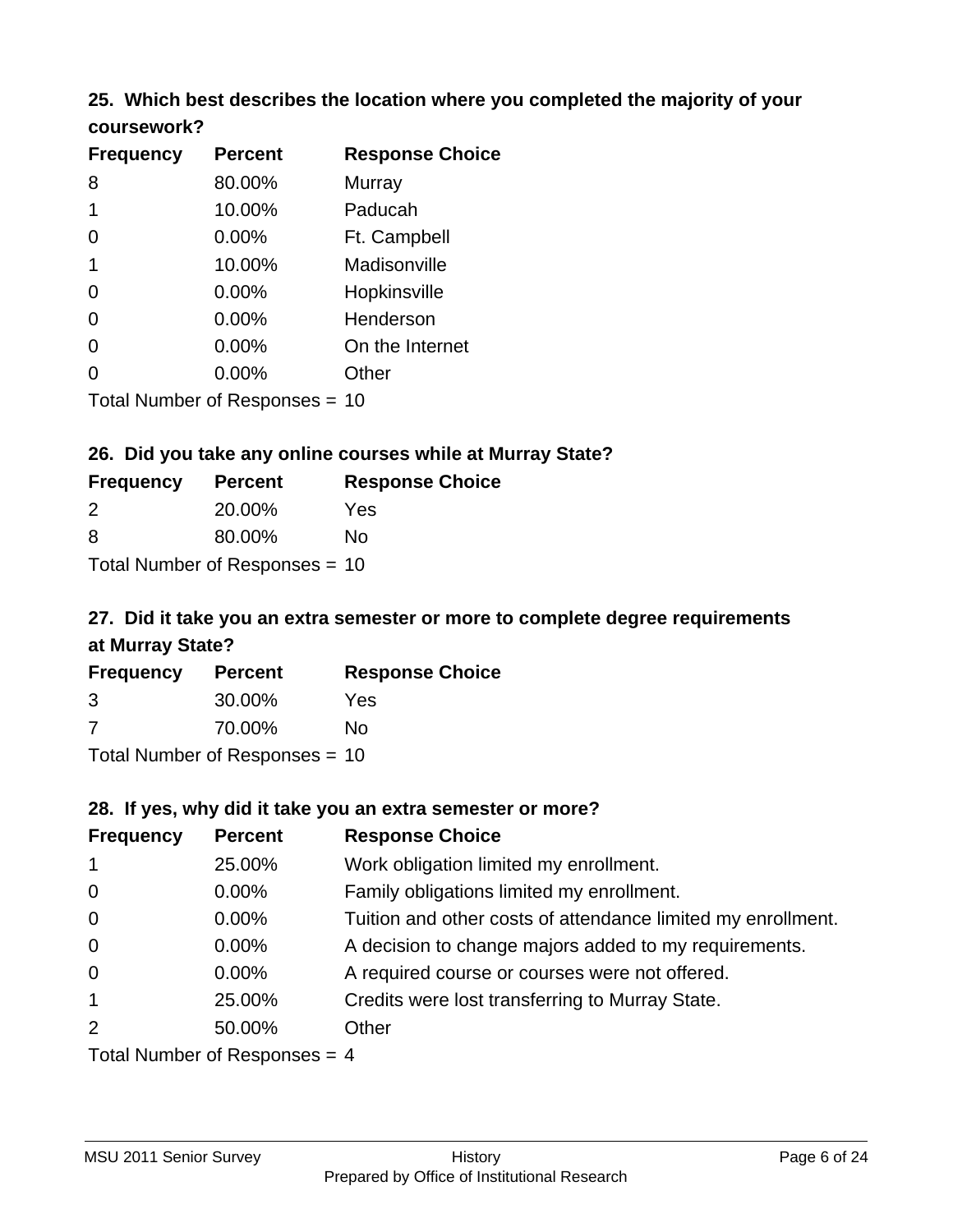## **29. Did you have trouble getting any course(s) you needed while at Murray State?**

| <b>Frequency</b> | <b>Percent</b>                  | <b>Response Choice</b> |
|------------------|---------------------------------|------------------------|
| -4               | 40.00%                          | Yes                    |
| -5               | 50.00%                          | Nο                     |
|                  | Total Number of Responses $= 9$ |                        |

## **30. If yes, why did you have trouble getting the course?**

| <b>Frequency</b> | <b>Percent</b> | <b>Response Choice</b>                                |
|------------------|----------------|-------------------------------------------------------|
| $\overline{4}$   | 66.67%         | Not offered the semester I needed it.                 |
| 2                | 33.33%         | Not offered at hours convenient to my work schedule.  |
| $\overline{0}$   | $0.00\%$       | Not offered at hours suitable for my school schedule. |
| $\overline{0}$   | $0.00\%$       | All course sections were closed.                      |
| $\overline{0}$   | 0.00%          | I was unaware of the prerequisites for the course.    |
|                  |                |                                                       |

Total Number of Responses  $= 6$ 

## **31. Which statement best describes your experience with off-campus coop/internship?**

| <b>Frequency</b> | <b>Percent</b> | <b>Response Choice</b>             |
|------------------|----------------|------------------------------------|
| 7                | 70.00%         | Cannot judge, I did not have one.  |
| 2                | 20.00%         | My experience was very valuable.   |
| $\overline{1}$   | 10.00%         | My experience was valuable.        |
| $\Omega$         | $0.00\%$       | My experience was of little value. |
| $\Omega$         | 0.00%          | My experience was of no value.     |
|                  |                |                                    |

Total Number of Responses = 10

# **32. Which statement best describes your experience with on-campus faculty-directed research, scholarly, or creative project?**

| <b>Frequency</b> | <b>Percent</b>                 | <b>Response Choice</b>             |
|------------------|--------------------------------|------------------------------------|
| 5                | 50.00%                         | Cannot judge; I did not have one.  |
| $\overline{4}$   | 40.00%                         | My experience was very valuable.   |
| $\overline{1}$   | 10.00%                         | My experience was valuable.        |
| $\Omega$         | $0.00\%$                       | My experience was of little value. |
| $\Omega$         | $0.00\%$                       | My experience was of no value.     |
|                  | $Total Number of Denonce - 10$ |                                    |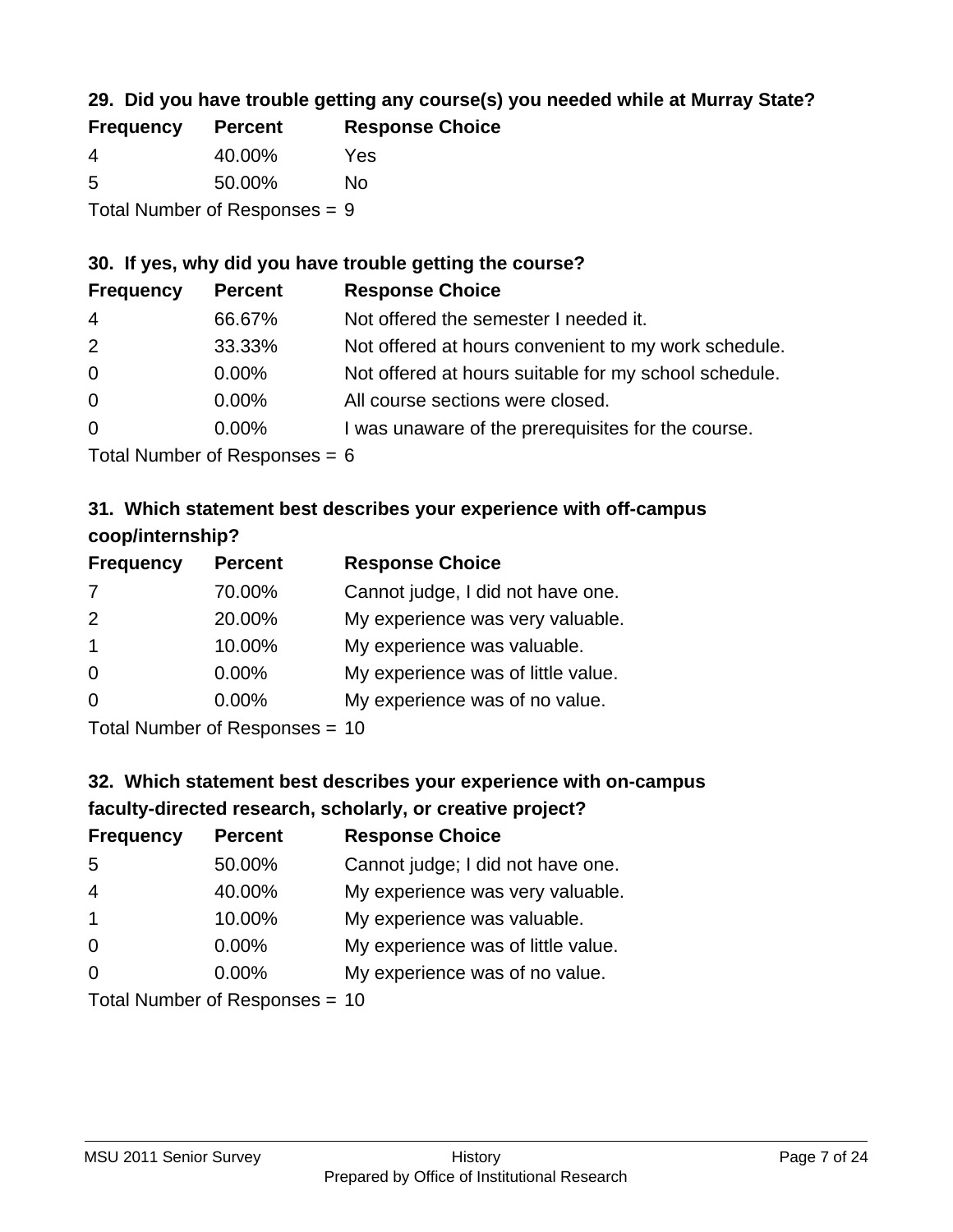#### **33. Which statement best describes your experience with academic advising in your major/area?**

| $\mathbf{u}$ yvu $\mathbf{u}$ yvu $\mathbf{u}$ |                |                                                       |  |
|------------------------------------------------|----------------|-------------------------------------------------------|--|
| <b>Frequency</b>                               | <b>Percent</b> | <b>Response Choice</b>                                |  |
| 0                                              | $0.00\%$       | Cannot judge; I did not make use of the opportunity.  |  |
| 8                                              | 80.00%         | I was satisfied with information my adviser provided. |  |
| 2                                              | 20.00%         | Advice was inaccurate, incomplete, or misleading.     |  |
| $\overline{0}$                                 | $0.00\%$       | My adviser was not available.                         |  |
|                                                |                |                                                       |  |

Total Number of Responses = 10

## **For questions 34-48, indicate the extent to which you were satisfied.**

| 34. Class size relative to type of course |  |  |  |  |  |  |  |  |
|-------------------------------------------|--|--|--|--|--|--|--|--|
|-------------------------------------------|--|--|--|--|--|--|--|--|

| <b>Frequency</b> | <b>Percent</b>                 | <b>Response Choice</b> |
|------------------|--------------------------------|------------------------|
| 4                | 40.00%                         | Very satisfied         |
| 6                | 60.00%                         | Satisfied              |
| $\Omega$         | $0.00\%$                       | <b>Dissatisfied</b>    |
| $\Omega$         | $0.00\%$                       | Very dissatisfied      |
|                  | Total Number of Responses - 10 |                        |

Total Number of Responses = 10

## **35. Out-of-class availability of faculty**

| <b>Frequency</b> | <b>Percent</b>            | <b>Response Choice</b> |
|------------------|---------------------------|------------------------|
| 4                | 40.00%                    | Very satisfied         |
| 5                | 50.00%                    | <b>Satisfied</b>       |
| $\mathbf 1$      | 10.00%                    | <b>Dissatisfied</b>    |
| $\Omega$         | 0.00%                     | Very dissatisfied      |
|                  | Total Number of Desponses |                        |

Total Number of Responses = 10

## **36. Effectiveness of your high school preparation for college work**

| <b>Frequency</b> | <b>Percent</b>                 | <b>Response Choice</b> |
|------------------|--------------------------------|------------------------|
| 5                | 50.00%                         | Very satisfied         |
| $\mathcal{P}$    | 20.00%                         | Satisfied              |
| 2                | 20.00%                         | <b>Dissatisfied</b>    |
| -1               | 10.00%                         | Very dissatisfied      |
|                  | Total Number of Responses = 10 |                        |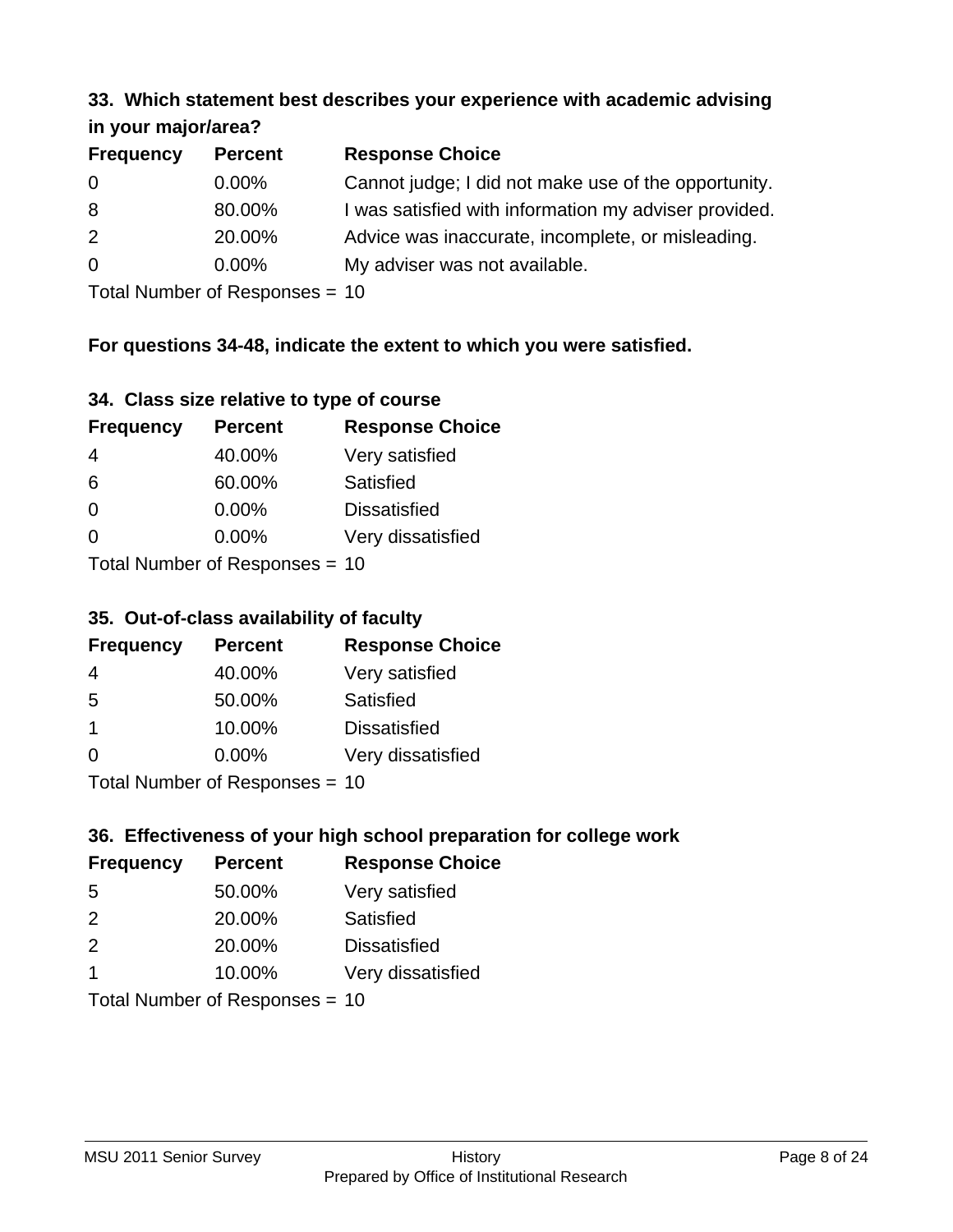## **37. Fairness of faculty in their treatment of individual students**

| <b>Frequency</b> | <b>Percent</b> | <b>Response Choice</b> |
|------------------|----------------|------------------------|
| 4                | 40.00%         | Very satisfied         |
| 6                | 60.00%         | Satisfied              |
| $\Omega$         | $0.00\%$       | <b>Dissatisfied</b>    |
| ∩                | 0.00%          | Very dissatisfied      |
|                  |                |                        |

Total Number of Responses = 10

#### **38. Overall quality of instruction at Murray State**

| <b>Frequency</b> | <b>Percent</b> | <b>Response Choice</b> |
|------------------|----------------|------------------------|
| 3                | 30.00%         | Very satisfied         |
| 7                | 70.00%         | Satisfied              |
| $\Omega$         | 0.00%          | <b>Dissatisfied</b>    |
| $\Omega$         | 0.00%          | Very dissatisfied      |
|                  |                |                        |

Total Number of Responses = 10

## **39. Quality of instruction in University Studies (General Education) courses**

| <b>Frequency</b> | <b>Percent</b>             | <b>Response Choice</b> |
|------------------|----------------------------|------------------------|
| 3                | 30.00%                     | Very satisfied         |
| 6                | 60.00%                     | Satisfied              |
| $\mathbf 1$      | 10.00%                     | <b>Dissatisfied</b>    |
| $\Omega$         | 0.00%                      | Very dissatisfied      |
|                  | Total Number of Denonone – |                        |

Total Number of Responses = 10

## **40. Quality of instruction in your major**

| <b>Frequency</b>        | <b>Percent</b>             | <b>Response Choice</b> |
|-------------------------|----------------------------|------------------------|
| 7                       | 70.00%                     | Very satisfied         |
| $\mathcal{P}$           | 20.00%                     | Satisfied              |
| $\overline{\mathbf{1}}$ | 10.00%                     | <b>Dissatisfied</b>    |
| $\Omega$                | $0.00\%$                   | Very dissatisfied      |
|                         | Tatal Manakan af Dannannan |                        |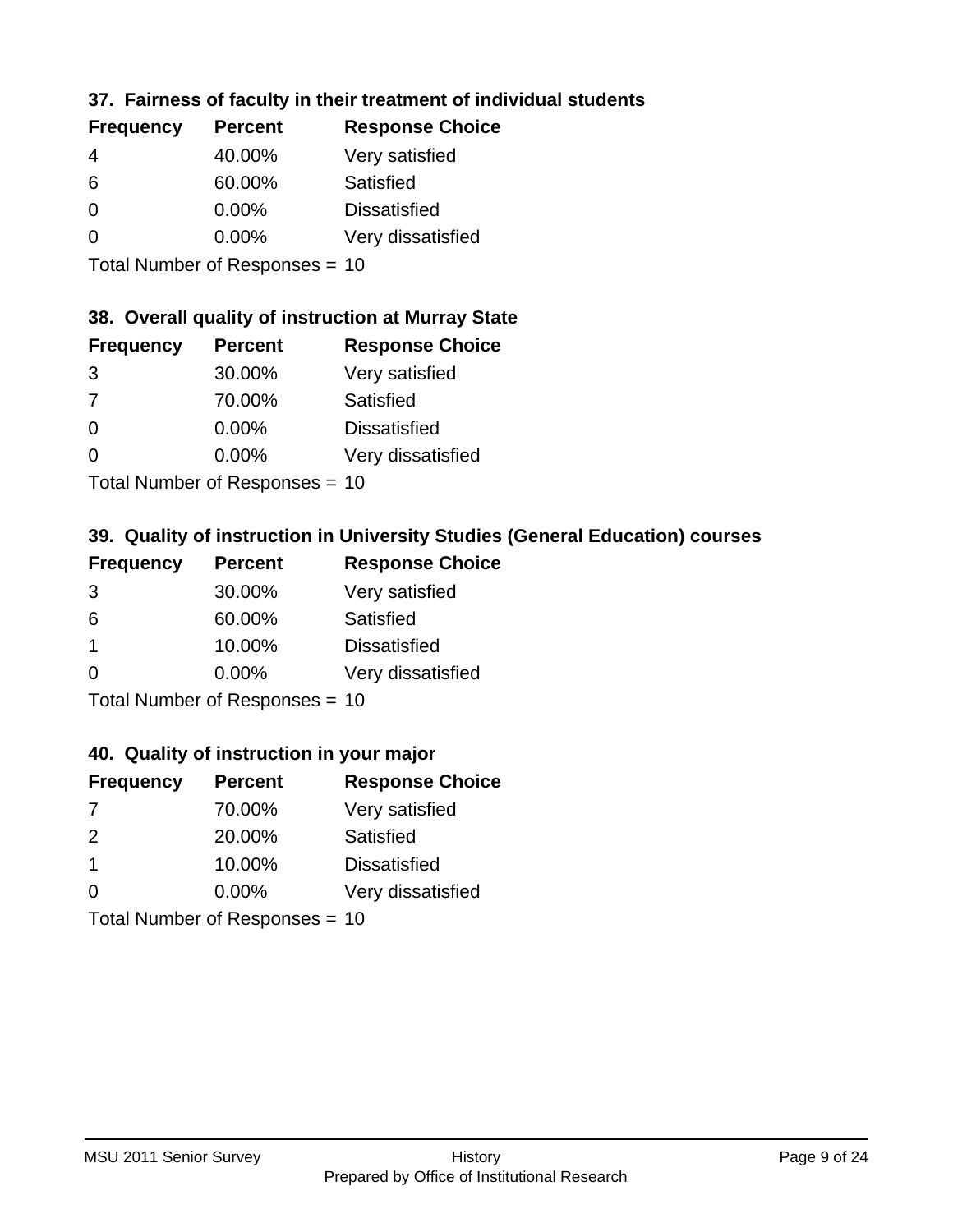## **41. Clarity of program objectives in your major**

| <b>Frequency</b> | <b>Percent</b> | <b>Response Choice</b> |
|------------------|----------------|------------------------|
| .5               | 50.00%         | Very satisfied         |
|                  | 40.00%         | Satisfied              |
|                  | 10.00%         | <b>Dissatisfied</b>    |
| O                | $0.00\%$       | Very dissatisfied      |
|                  |                |                        |

Total Number of Responses = 10

#### **42. Intellectual challenge of the academic program**

| <b>Frequency</b> | <b>Percent</b> | <b>Response Choice</b> |
|------------------|----------------|------------------------|
| 6                | 60.00%         | Very satisfied         |
| 4                | 40.00%         | Satisfied              |
| $\Omega$         | 0.00%          | <b>Dissatisfied</b>    |
| $\Omega$         | 0.00%          | Very dissatisfied      |
|                  |                |                        |

Total Number of Responses = 10

# **43. Encouragement and information from your major department for employment after graduation**

| <b>Frequency</b>     | <b>Percent</b>             | <b>Response Choice</b> |
|----------------------|----------------------------|------------------------|
| 2                    | 20.00%                     | Very satisfied         |
| 4                    | 40.00%                     | Satisfied              |
| 3                    | 30.00%                     | <b>Dissatisfied</b>    |
| $\blacktriangleleft$ | 10.00%                     | Very dissatisfied      |
|                      | Tatal Manakan af Dannannan |                        |

Total Number of Responses = 10

## **44. Availability of opportunities to engage in a faculty-mentored research,**

## **scholarly, or creative project in your area of study/interest**

| <b>Frequency</b> | <b>Percent</b> | <b>Response Choice</b> |
|------------------|----------------|------------------------|
| $\mathcal{P}$    | 22.22%         | Very satisfied         |
| -1               | 11.11%         | Satisfied              |
| .5               | 55.56%         | <b>Dissatisfied</b>    |
|                  | 11.11%         | Very dissatisfied      |
|                  |                |                        |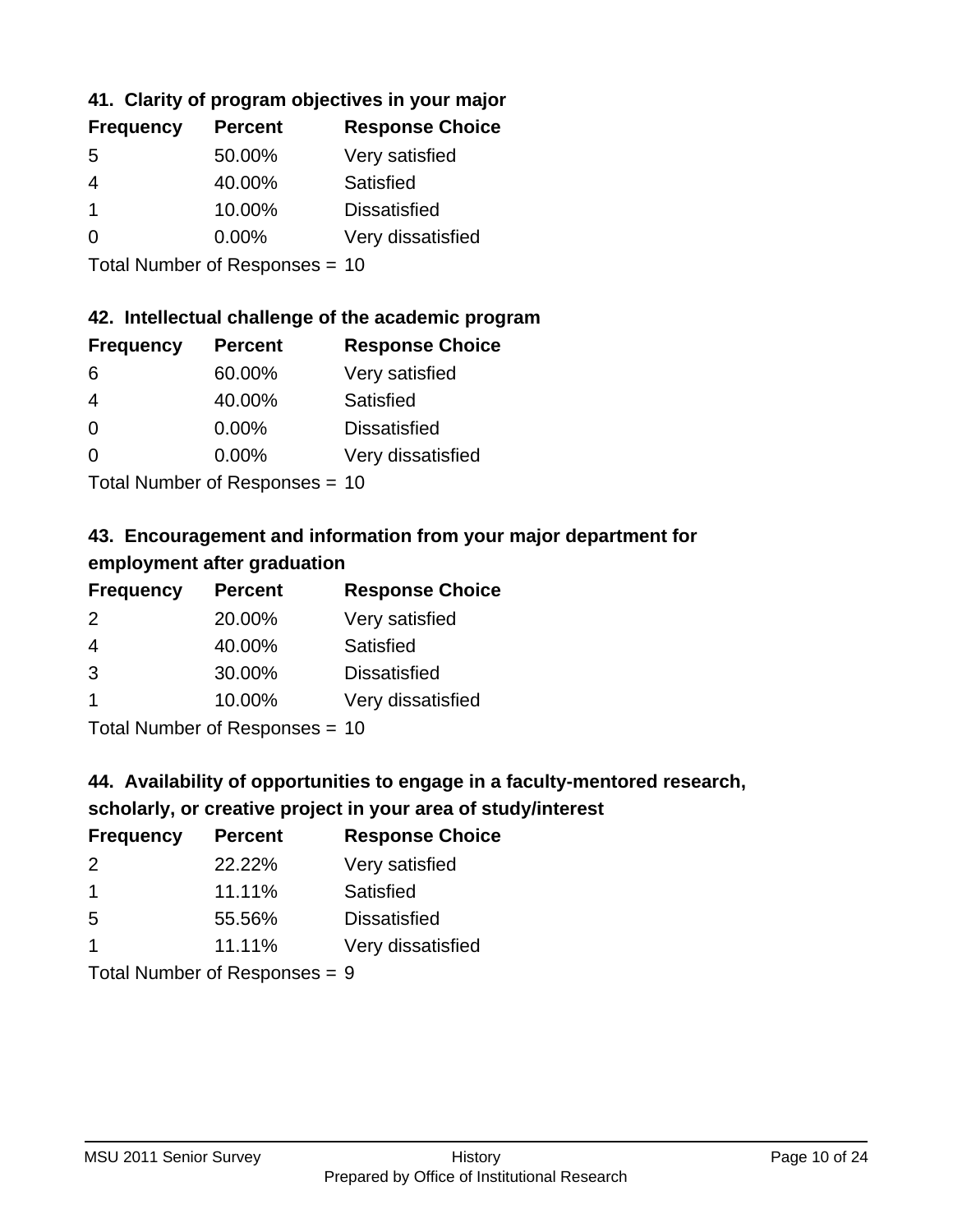## **45. Library hours**

| <b>Frequency</b> | <b>Percent</b> | <b>Response Choice</b> |
|------------------|----------------|------------------------|
| 2                | 20.00%         | Very satisfied         |
| 6                | 60.00%         | Satisfied              |
| -1               | 10.00%         | <b>Dissatisfied</b>    |
|                  | 10.00%         | Very dissatisfied      |
|                  |                |                        |

Total Number of Responses = 10

## **46. Effectiveness of library personnel in meeting your information needs**

| <b>Frequency</b> | <b>Percent</b> | <b>Response Choice</b> |
|------------------|----------------|------------------------|
| $\mathcal{P}$    | 20.00%         | Very satisfied         |
| 6                | 60.00%         | Satisfied              |
|                  | 10.00%         | <b>Dissatisfied</b>    |
|                  | 10.00%         | Very dissatisfied      |
|                  |                |                        |

Total Number of Responses = 10

## **47. Access to library resources on hand**

| <b>Frequency</b> | <b>Percent</b>            | <b>Response Choice</b> |
|------------------|---------------------------|------------------------|
| $\mathcal{P}$    | 20.00%                    | Very satisfied         |
| 5                | 50.00%                    | Satisfied              |
| $\mathcal{P}$    | 20.00%                    | <b>Dissatisfied</b>    |
| $\overline{1}$   | 10.00%                    | Very dissatisfied      |
|                  | Total Number of Desponses |                        |

Total Number of Responses = 10

## **48. Electronic access to library resources**

| <b>Frequency</b> | <b>Percent</b>                 | <b>Response Choice</b> |
|------------------|--------------------------------|------------------------|
| -1               | 10.00%                         | Very satisfied         |
| 4                | 40.00%                         | Satisfied              |
| 3                | 30.00%                         | <b>Dissatisfied</b>    |
| 2                | 20.00%                         | Very dissatisfied      |
|                  | Total Number of Responses = 10 |                        |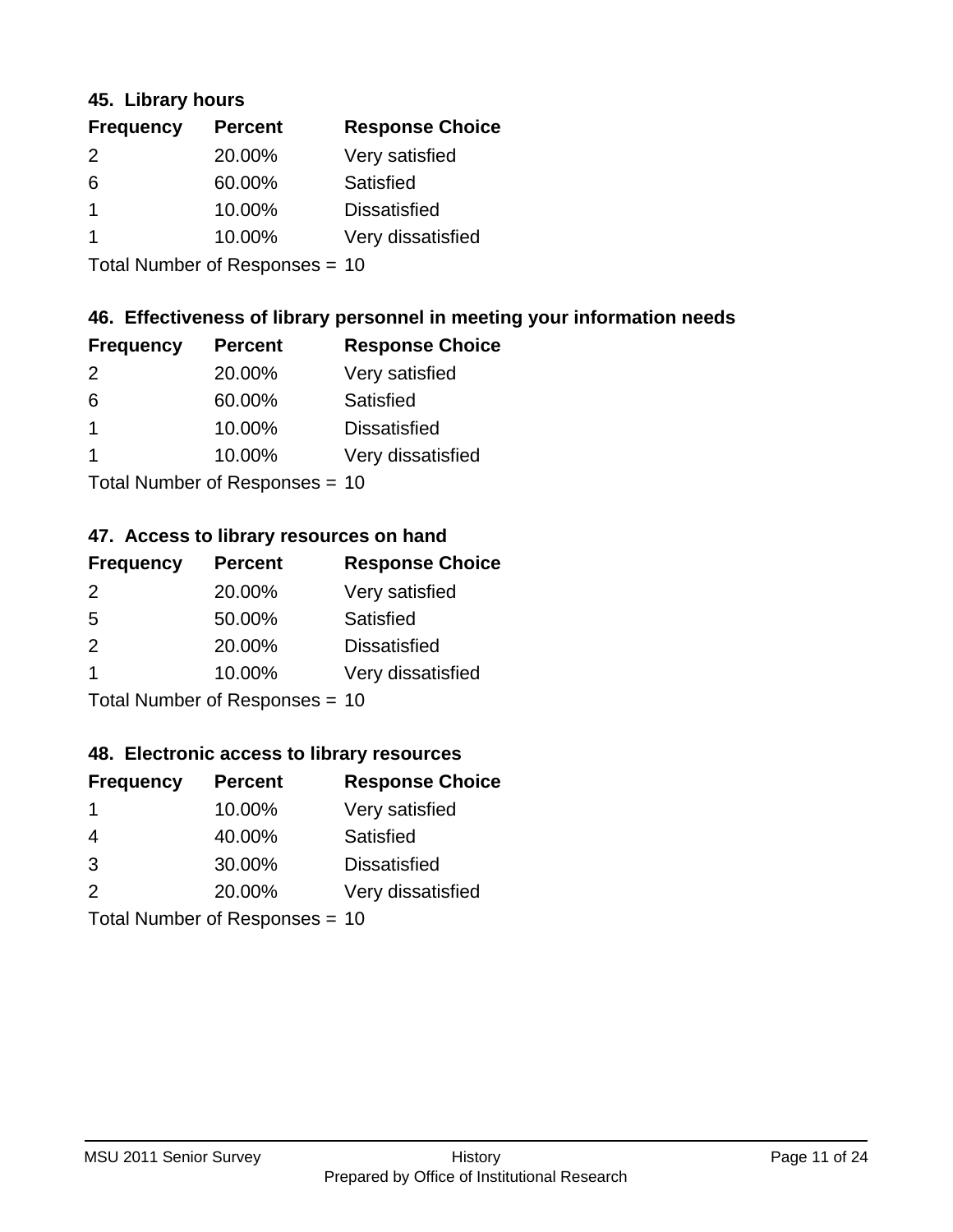**was in helping you achieve these goals. For questions 49-55, please indicate how effective University Studies at MSU** 

## **49. Writing Skills**

| <b>Frequency</b> | <b>Percent</b>                 | <b>Response Choice</b> |
|------------------|--------------------------------|------------------------|
| -1               | 10.00%                         | Very effective         |
| 5                | 50.00%                         | Effective              |
| 4                | 40.00%                         | Ineffective            |
| $\Omega$         | $0.00\%$                       | Very ineffective       |
|                  | Total Number of Responses = 10 |                        |

## **50. Speaking Skills**

| <b>Frequency</b> | <b>Percent</b>                 | <b>Response Choice</b> |
|------------------|--------------------------------|------------------------|
| $\mathcal{P}$    | 20.00%                         | Very effective         |
| 5                | 50.00%                         | Effective              |
| 3                | 30.00%                         | Ineffective            |
| $\Omega$         | $0.00\%$                       | Very ineffective       |
|                  | Total Number of Responses = 10 |                        |

#### **51. Critical Thinking Skills**

| <b>Frequency</b> | <b>Percent</b>            | <b>Response Choice</b> |
|------------------|---------------------------|------------------------|
| 2                | 20.00%                    | Very effective         |
| 6                | 60.00%                    | Effective              |
| $\mathcal{P}$    | 20.00%                    | Ineffective            |
| $\Omega$         | 0.00%                     | Very ineffective       |
|                  | Total Number of DoEROR 0. |                        |

Total Number of Responses = 10

## **52. Computer Technology**

| <b>Frequency</b>               | <b>Percent</b> | <b>Response Choice</b> |
|--------------------------------|----------------|------------------------|
| -1                             | 10.00%         | Very effective         |
| 6                              | 60.00%         | Effective              |
| 3                              | 30.00%         | Ineffective            |
| $\Omega$                       | $0.00\%$       | Very ineffective       |
| Total Number of Responses = 10 |                |                        |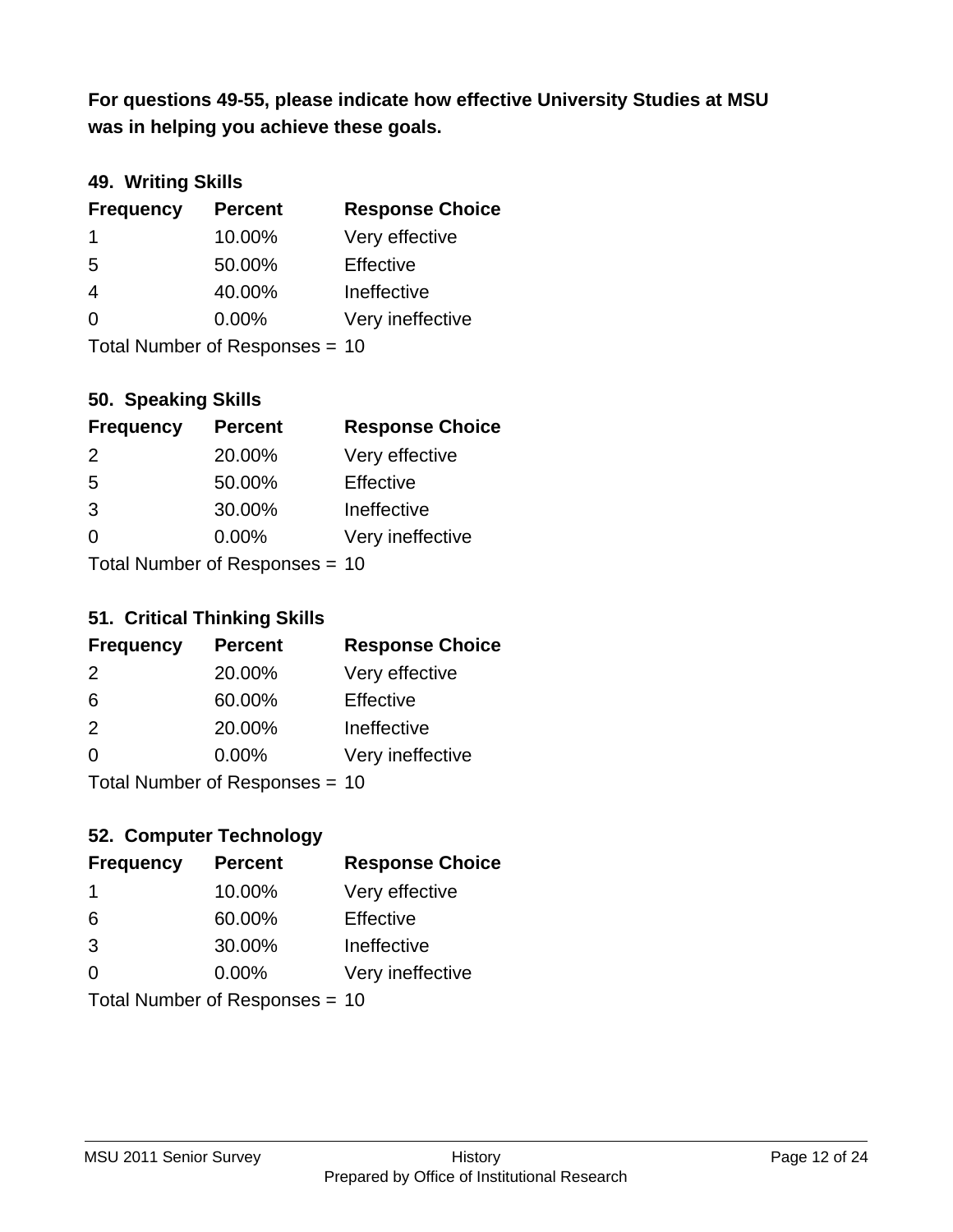## **53. General Knowledge in the liberal arts and sciences**

| <b>Frequency</b> | <b>Percent</b> | <b>Response Choice</b> |
|------------------|----------------|------------------------|
| 3                | 30.00%         | Very effective         |
| 4                | 40.00%         | Effective              |
| 3                | 30.00%         | Ineffective            |
| $\Omega$         | $0.00\%$       | Very ineffective       |
|                  |                |                        |

Total Number of Responses = 10

#### **54. International Perspectives**

| <b>Frequency</b> | <b>Percent</b> | <b>Response Choice</b> |
|------------------|----------------|------------------------|
| 3                | 33.33%         | Very effective         |
| 2                | 22.22%         | Effective              |
|                  | 44.44%         | Ineffective            |
| ∩                | 0.00%          | Very ineffective       |
|                  |                |                        |

Total Number of Responses = 9

## **55. Stimulation of interest in areas outside your chosen field of study**

| <b>Frequency</b> | <b>Percent</b>                 | <b>Response Choice</b> |
|------------------|--------------------------------|------------------------|
| $\mathcal{P}$    | 20.00%                         | Very effective         |
| 5                | 50.00%                         | Effective              |
| 3                | 30.00%                         | Ineffective            |
| $\Omega$         | $0.00\%$                       | Very ineffective       |
|                  | Total Number of Responses = 10 |                        |

# **For questions 56-83, please indicate how satisfactorily the following met your needs**

#### **56. African-American Student Services**

| <b>Frequency</b> | <b>Percent</b>                 | <b>Response Choice</b> |
|------------------|--------------------------------|------------------------|
| 10               | 100.00%                        | Did not use            |
| $\Omega$         | 0.00%                          | Very satisfied         |
| $\Omega$         | 0.00%                          | <b>Satisfied</b>       |
| $\Omega$         | 0.00%                          | <b>Dissatisfied</b>    |
| $\Omega$         | 0.00%                          | Very dissatisfied      |
|                  | Total Number of Responses = 10 |                        |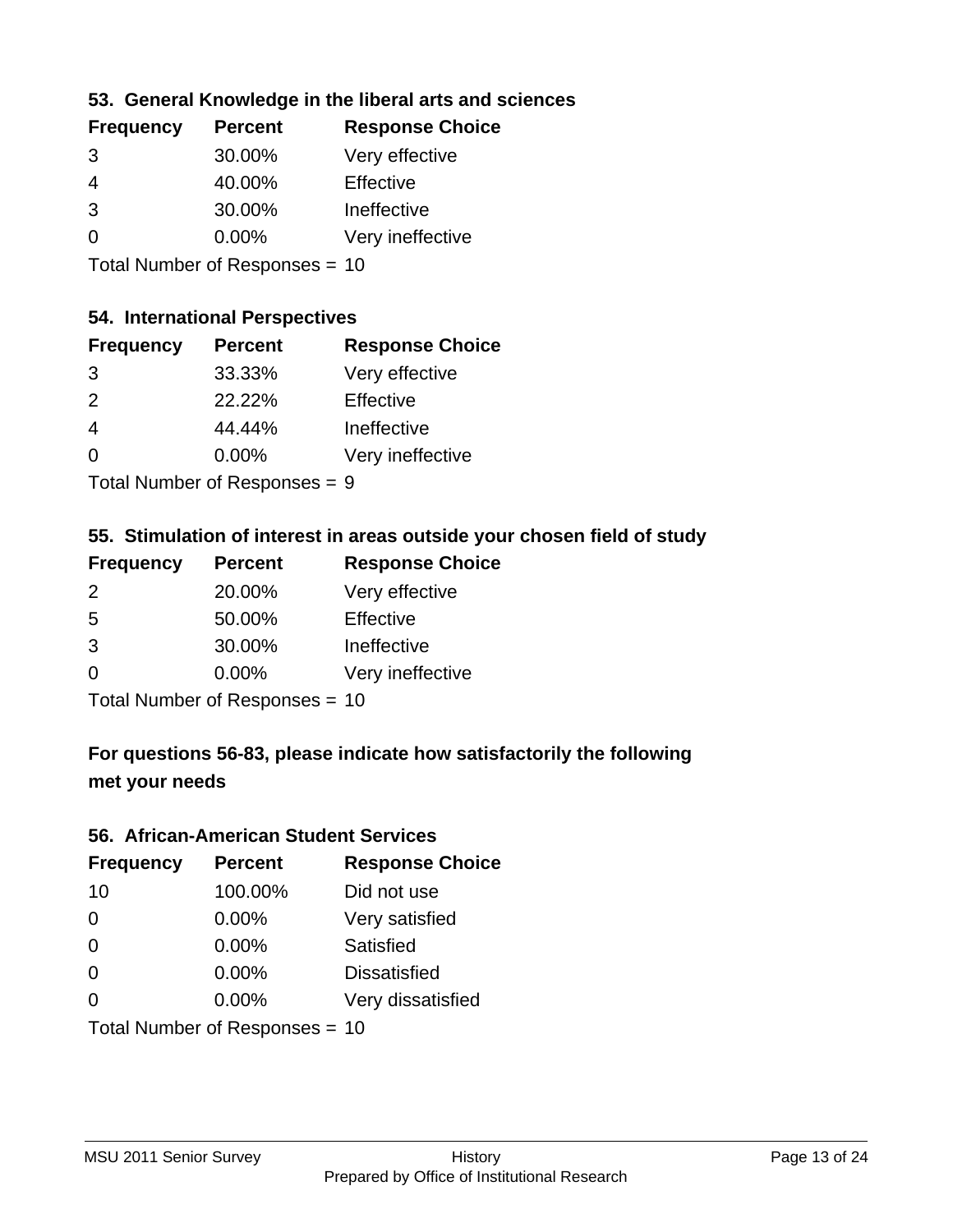#### **57. Career Services Office**

| <b>Frequency</b> | <b>Percent</b> | <b>Response Choice</b> |
|------------------|----------------|------------------------|
| 6                | 60.00%         | Did not use            |
|                  | $0.00\%$       | Very satisfied         |
| 3                | 30.00%         | Satisfied              |
|                  | 10.00%         | <b>Dissatisfied</b>    |
|                  | $0.00\%$       | Very dissatisfied      |
|                  |                |                        |

Total Number of Responses = 10

# **58. Counseling and Testing Center**

| <b>Frequency</b> | <b>Percent</b>              | <b>Response Choice</b> |
|------------------|-----------------------------|------------------------|
| 8                | 80.00%                      | Did not use            |
| $\Omega$         | 0.00%                       | Very satisfied         |
| 2                | 20.00%                      | Satisfied              |
| $\Omega$         | 0.00%                       | <b>Dissatisfied</b>    |
| 0                | 0.00%                       | Very dissatisfied      |
|                  | Total Number of Despasses - |                        |

Total Number of Responses = 10

#### **59. Cultural programming and activities**

| <b>Frequency</b> | <b>Percent</b>                 | <b>Response Choice</b> |
|------------------|--------------------------------|------------------------|
| 9                | 90.00%                         | Did not use            |
| $\Omega$         | $0.00\%$                       | Very satisfied         |
| -1               | 10.00%                         | Satisfied              |
| $\Omega$         | $0.00\%$                       | <b>Dissatisfied</b>    |
| $\Omega$         | $0.00\%$                       | Very dissatisfied      |
|                  | Total Number of Responses = 10 |                        |

## **60. E-study courses**

| <b>Frequency</b> | <b>Percent</b>                 | <b>Response Choice</b> |
|------------------|--------------------------------|------------------------|
| 7                | 70.00%                         | Did not use            |
| -1               | 10.00%                         | Very satisfied         |
| 2                | 20.00%                         | Satisfied              |
| $\Omega$         | 0.00%                          | <b>Dissatisfied</b>    |
| ∩                | $0.00\%$                       | Very dissatisfied      |
|                  | Total Number of Responses = 10 |                        |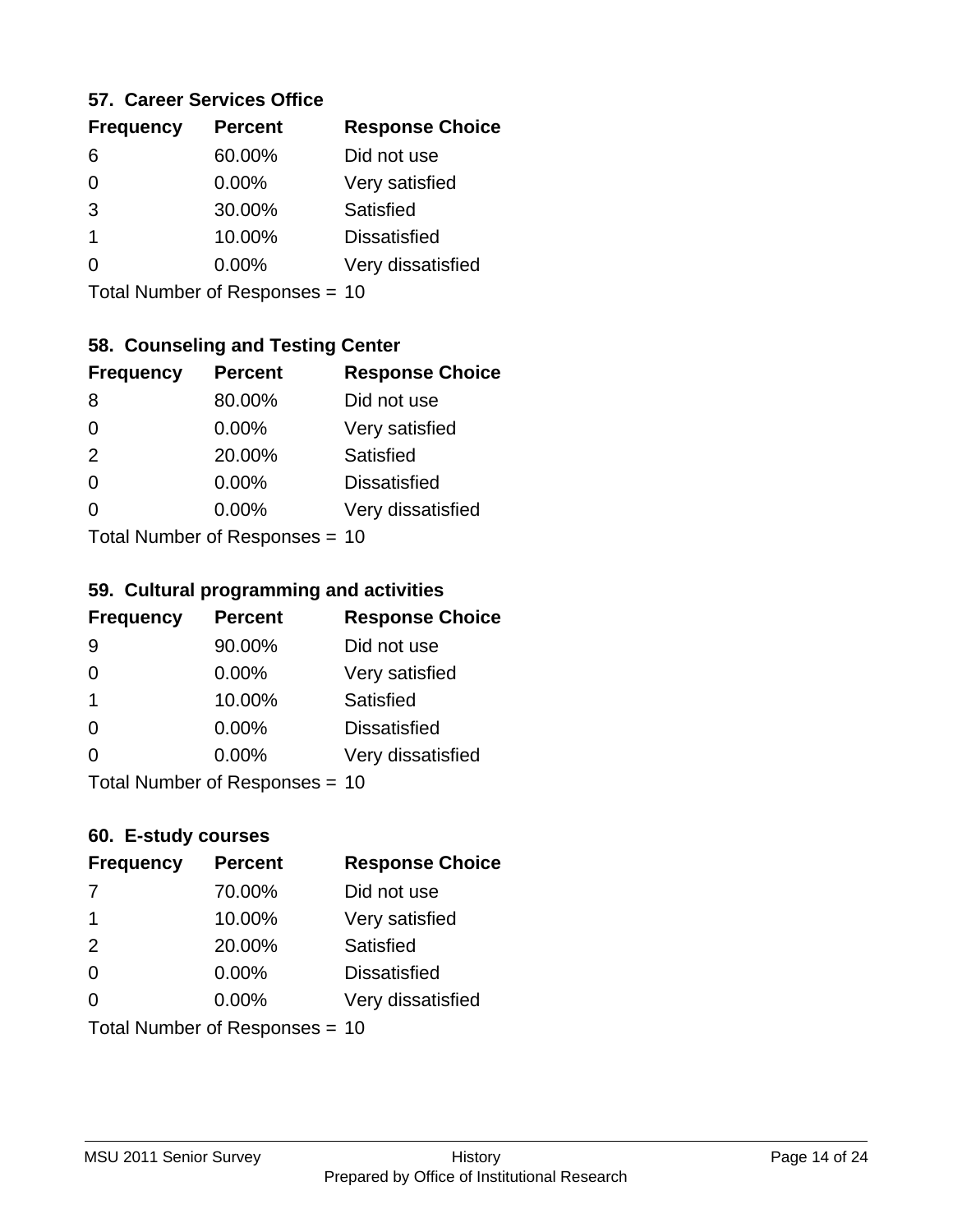#### **61. Food Services**

| <b>Frequency</b> | <b>Percent</b> | <b>Response Choice</b> |
|------------------|----------------|------------------------|
| 5                | 50.00%         | Did not use            |
|                  | 10.00%         | Very satisfied         |
|                  | 10.00%         | Satisfied              |
| $\mathcal{P}$    | 20.00%         | <b>Dissatisfied</b>    |
|                  | 10.00%         | Very dissatisfied      |
|                  |                |                        |

Total Number of Responses = 10

## **62. Greek life and activities**

| <b>Frequency</b> | <b>Percent</b>                 | <b>Response Choice</b> |
|------------------|--------------------------------|------------------------|
| 8                | 80.00%                         | Did not use            |
| 1                | 10.00%                         | Very satisfied         |
| -1               | 10.00%                         | Satisfied              |
| $\Omega$         | 0.00%                          | <b>Dissatisfied</b>    |
| 0                | $0.00\%$                       | Very dissatisfied      |
|                  | Total Number of Responses = 10 |                        |

#### **63. Health Services**

| <b>Frequency</b> | <b>Percent</b>             | <b>Response Choice</b> |
|------------------|----------------------------|------------------------|
| 6                | 60.00%                     | Did not use            |
| -1               | 10.00%                     | Very satisfied         |
| 2                | 20.00%                     | Satisfied              |
| -1               | 10.00%                     | <b>Dissatisfied</b>    |
| $\Omega$         | $0.00\%$                   | Very dissatisfied      |
|                  | Total Number of Desperance |                        |

Total Number of Responses = 10

## **64. Honor Societies/Departmental Clubs/Special Interest Organizations**

| <b>Frequency</b> | <b>Percent</b>                 | <b>Response Choice</b> |
|------------------|--------------------------------|------------------------|
| 2                | 20.00%                         | Did not use            |
| 3                | 30.00%                         | Very satisfied         |
| $\overline{4}$   | 40.00%                         | Satisfied              |
| $\overline{1}$   | 10.00%                         | <b>Dissatisfied</b>    |
| $\Omega$         | 0.00%                          | Very dissatisfied      |
|                  | Total Number of Responses = 10 |                        |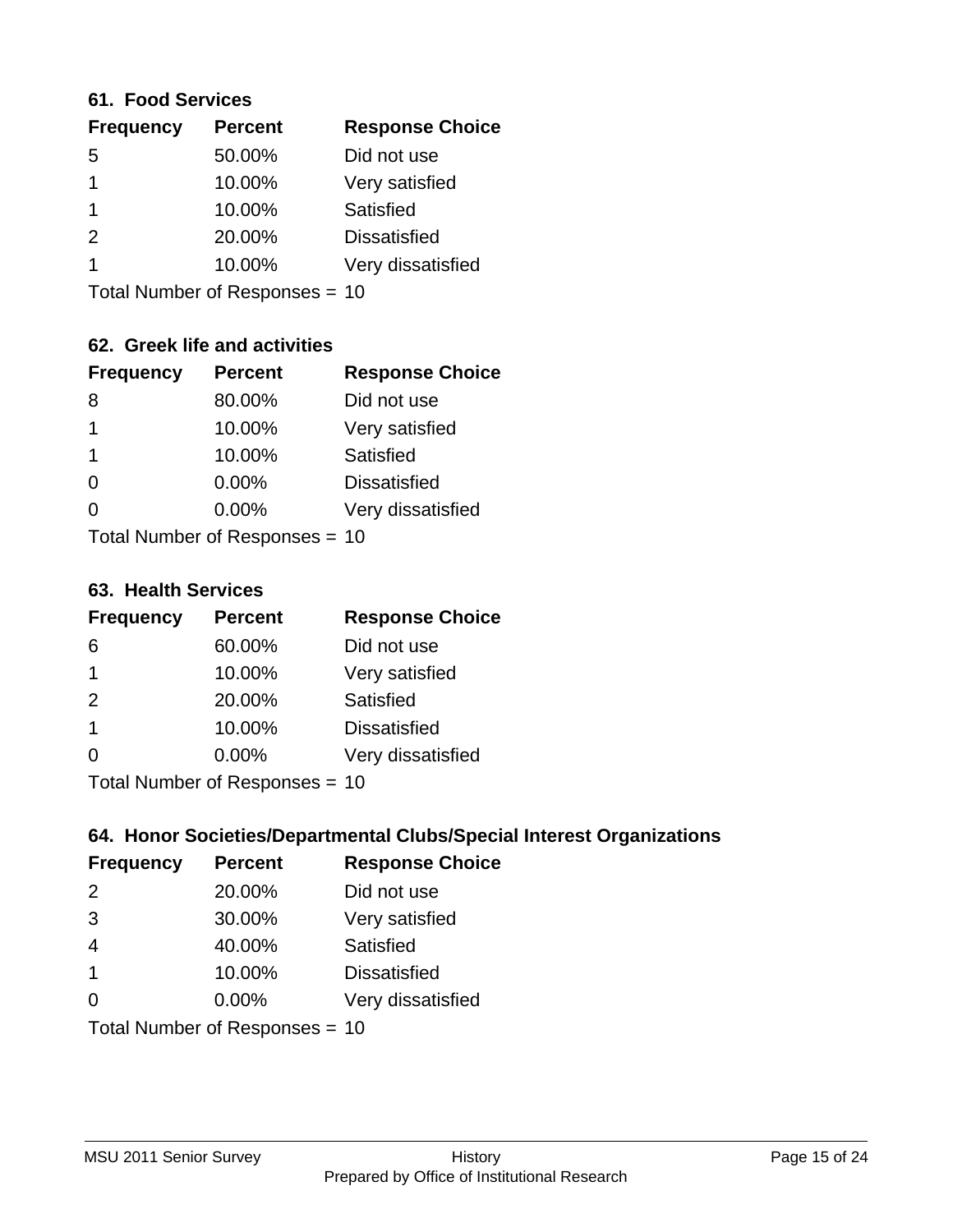## **65. International Programs and activities**

| <b>Frequency</b> | <b>Percent</b> | <b>Response Choice</b> |
|------------------|----------------|------------------------|
| 6                | 60.00%         | Did not use            |
| 3                | 30.00%         | Very satisfied         |
|                  | 10.00%         | Satisfied              |
| 0                | $0.00\%$       | <b>Dissatisfied</b>    |
|                  | 0.00%          | Very dissatisfied      |
|                  |                |                        |

Total Number of Responses = 10

## **66. International student support services**

| <b>Frequency</b>          | <b>Percent</b> | <b>Response Choice</b> |
|---------------------------|----------------|------------------------|
| 8                         | 80.00%         | Did not use            |
| 2                         | 20.00%         | Very satisfied         |
| $\Omega$                  | $0.00\%$       | Satisfied              |
| $\Omega$                  | 0.00%          | <b>Dissatisfied</b>    |
| 0                         | 0.00%          | Very dissatisfied      |
| Total Number of Desponses |                |                        |

Total Number of Responses = 10

#### **67. Intramural Sports and Recreation**

| <b>Frequency</b> | <b>Percent</b>                  | <b>Response Choice</b> |
|------------------|---------------------------------|------------------------|
| 6                | 60.00%                          | Did not use            |
| $\overline{1}$   | 10.00%                          | Very satisfied         |
| 3                | 30.00%                          | <b>Satisfied</b>       |
| $\Omega$         | $0.00\%$                        | <b>Dissatisfied</b>    |
| $\Omega$         | $0.00\%$                        | Very dissatisfied      |
|                  | $Total Number of Denonose = 10$ |                        |

Total Number of Responses = 10

## **68. Lowry Center/Community College**

| <b>Frequency</b> | <b>Percent</b>                 | <b>Response Choice</b> |
|------------------|--------------------------------|------------------------|
| 9                | 90.00%                         | Did not use            |
| $\Omega$         | 0.00%                          | Very satisfied         |
| $\overline{1}$   | 10.00%                         | Satisfied              |
| $\Omega$         | 0.00%                          | <b>Dissatisfied</b>    |
| ∩                | $0.00\%$                       | Very dissatisfied      |
|                  | Total Number of Responses = 10 |                        |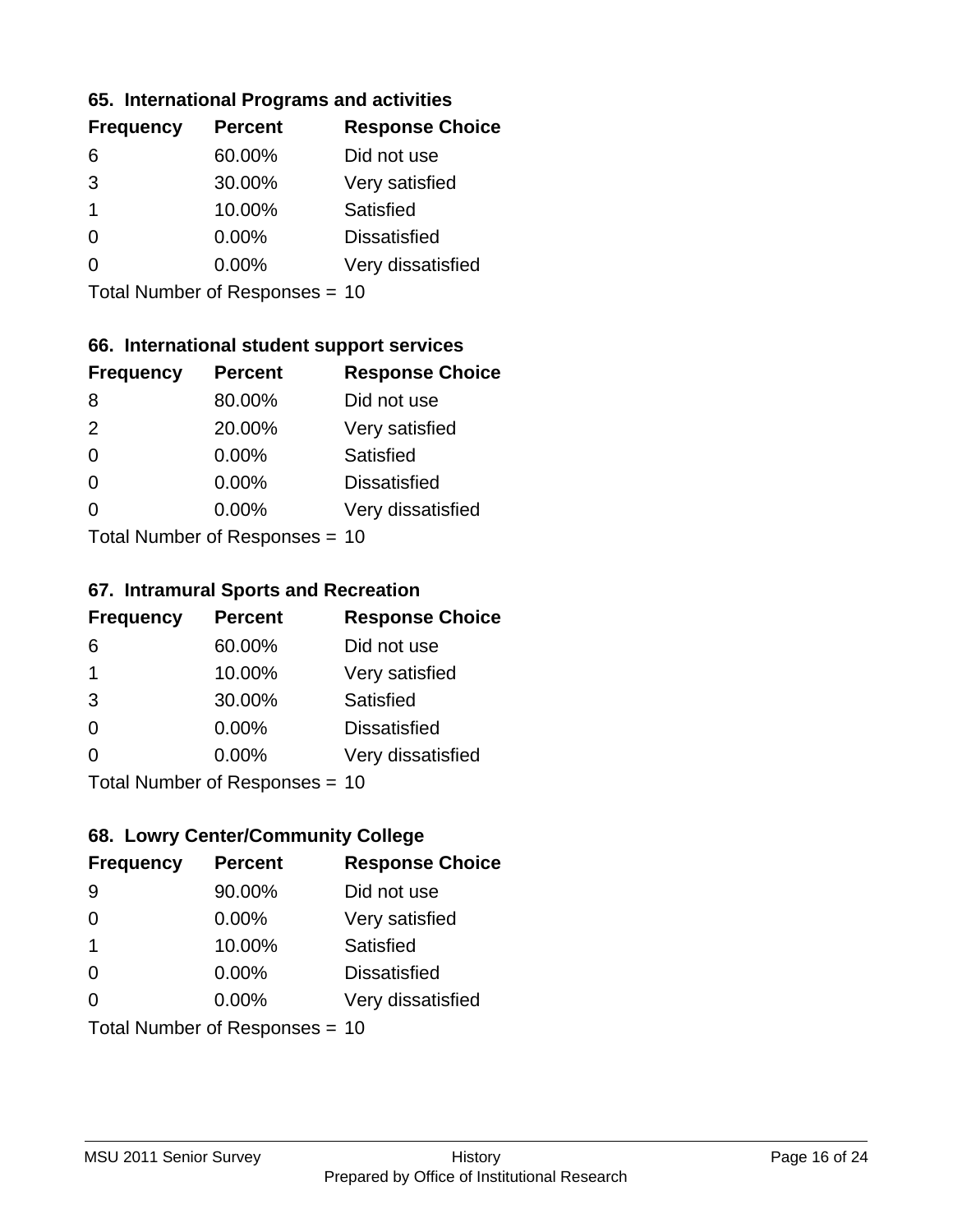## **69. Library**

| <b>Frequency</b> | <b>Percent</b> | <b>Response Choice</b> |
|------------------|----------------|------------------------|
| $\mathcal{P}$    | 20.00%         | Did not use            |
| -1               | 10.00%         | Very satisfied         |
| 4                | 40.00%         | Satisfied              |
| 3                | 30.00%         | <b>Dissatisfied</b>    |
| ∩                | 0.00%          | Very dissatisfied      |
|                  |                |                        |

Total Number of Responses = 10

## **70. MAP Report**

| <b>Frequency</b> | <b>Percent</b>                 | <b>Response Choice</b> |
|------------------|--------------------------------|------------------------|
| 0                | 0.00%                          | Did not use            |
| $\overline{4}$   | 40.00%                         | Very satisfied         |
| 5                | 50.00%                         | Satisfied              |
| 1                | 10.00%                         | <b>Dissatisfied</b>    |
| 0                | $0.00\%$                       | Very dissatisfied      |
|                  | Total Number of Responses = 10 |                        |

#### **71. MSU Web site**

| <b>Frequency</b>               | <b>Percent</b> | <b>Response Choice</b> |
|--------------------------------|----------------|------------------------|
| $\Omega$                       | $0.00\%$       | Did not use            |
| 6                              | 60.00%         | Very satisfied         |
| $\overline{4}$                 | 40.00%         | Satisfied              |
| $\Omega$                       | $0.00\%$       | <b>Dissatisfied</b>    |
| ∩                              | 0.00%          | Very dissatisfied      |
| Total Number of Responses = 10 |                |                        |

# **72. NCAA Sports**

| <b>Frequency</b> | <b>Percent</b>                 | <b>Response Choice</b> |
|------------------|--------------------------------|------------------------|
| $\overline{4}$   | 40.00%                         | Did not use            |
| 2                | 20.00%                         | Very satisfied         |
| $\overline{4}$   | 40.00%                         | <b>Satisfied</b>       |
| $\overline{0}$   | 0.00%                          | <b>Dissatisfied</b>    |
| $\Omega$         | 0.00%                          | Very dissatisfied      |
|                  | Total Number of Responses = 10 |                        |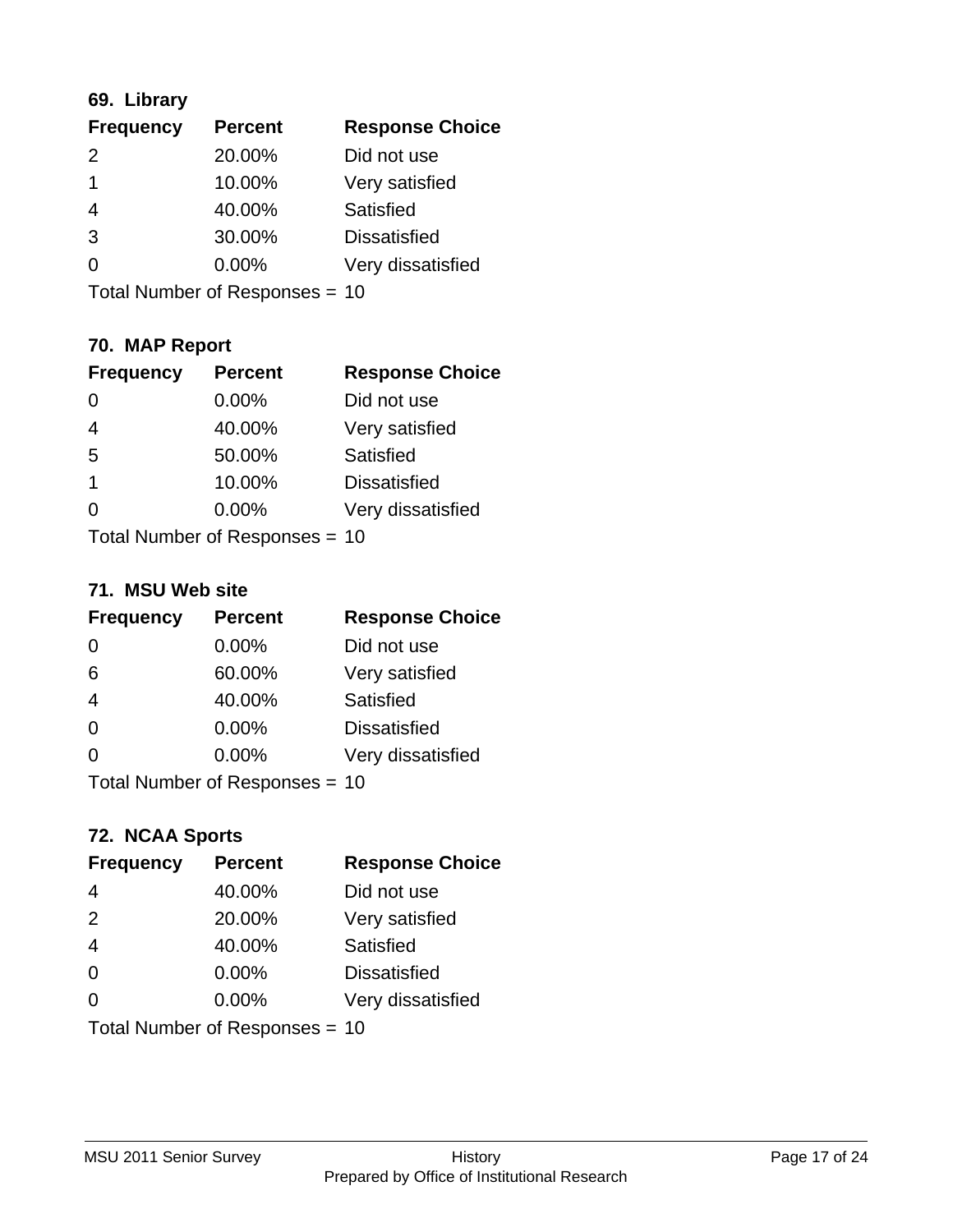## **73. Online courses that are not e-study**

| <b>Frequency</b> | <b>Percent</b> | <b>Response Choice</b> |
|------------------|----------------|------------------------|
|                  | 90.00%         | Did not use            |
|                  | 0.00%          | Very satisfied         |
| 1                | 10.00%         | Satisfied              |
|                  | $0.00\%$       | <b>Dissatisfied</b>    |
|                  | $0.00\%$       | Very dissatisfied      |
|                  |                |                        |

Total Number of Responses = 10

## **74. Racer Touch Registration**

| <b>Frequency</b>           | <b>Percent</b> | <b>Response Choice</b> |
|----------------------------|----------------|------------------------|
| 1                          | 10.00%         | Did not use            |
| 2                          | 20.00%         | Very satisfied         |
| 2                          | 20.00%         | <b>Satisfied</b>       |
| 3                          | 30.00%         | <b>Dissatisfied</b>    |
| $\mathcal{P}$              | 20.00%         | Very dissatisfied      |
| Tatal Number of Desperance |                |                        |

Total Number of Responses = 10

#### **75. Residential College programming and activities**

| <b>Frequency</b> | <b>Percent</b>            | <b>Response Choice</b> |
|------------------|---------------------------|------------------------|
| 5                | 50.00%                    | Did not use            |
| 3                | 30.00%                    | Very satisfied         |
| 2                | 20.00%                    | Satisfied              |
| $\Omega$         | 0.00%                     | <b>Dissatisfied</b>    |
| $\Omega$         | 0.00%                     | Very dissatisfied      |
|                  | Total Number of Desponses |                        |

Total Number of Responses = 10

#### **76. Scholarships/grants/student employment**

| <b>Frequency</b> | <b>Percent</b>                 | <b>Response Choice</b> |
|------------------|--------------------------------|------------------------|
| 3                | 30.00%                         | Did not use            |
| 2                | 20.00%                         | Very satisfied         |
| 3                | 30.00%                         | Satisfied              |
| $\Omega$         | $0.00\%$                       | <b>Dissatisfied</b>    |
| 2                | 20.00%                         | Very dissatisfied      |
|                  | Total Number of Responses = 10 |                        |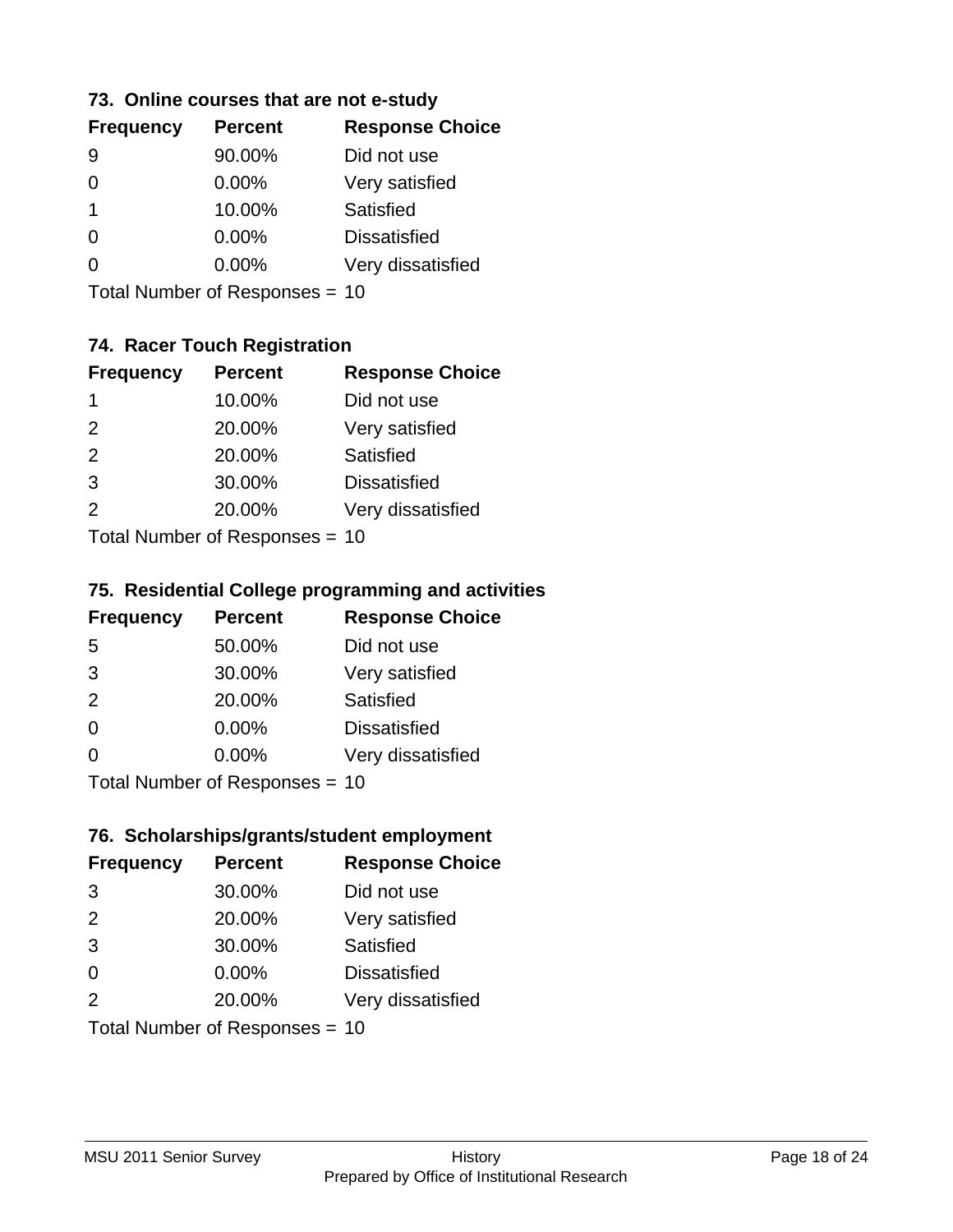## **77. Security Services**

| <b>Frequency</b> | <b>Percent</b> | <b>Response Choice</b> |
|------------------|----------------|------------------------|
| 7                | 70.00%         | Did not use            |
| -1               | 10.00%         | Very satisfied         |
| $\mathcal{P}$    | 20.00%         | Satisfied              |
| ∩                | 0.00%          | <b>Dissatisfied</b>    |
|                  | $0.00\%$       | Very dissatisfied      |
|                  |                |                        |

Total Number of Responses = 10

## **78. Services for non-traditional students**

| <b>Frequency</b> | <b>Percent</b>            | <b>Response Choice</b> |
|------------------|---------------------------|------------------------|
|                  | 70.00%                    | Did not use            |
| -1               | 10.00%                    | Very satisfied         |
| 2                | 20.00%                    | <b>Satisfied</b>       |
| $\Omega$         | 0.00%                     | <b>Dissatisfied</b>    |
| ∩                | 0.00%                     | Very dissatisfied      |
|                  | Total Number of Desponses |                        |

Total Number of Responses = 10

#### **79. Student Support Services (Trio)**

| <b>Frequency</b> | <b>Percent</b>                  | <b>Response Choice</b> |
|------------------|---------------------------------|------------------------|
| 10               | 100.00%                         | Did not use            |
| $\Omega$         | $0.00\%$                        | Very satisfied         |
| $\Omega$         | $0.00\%$                        | <b>Satisfied</b>       |
| $\Omega$         | $0.00\%$                        | <b>Dissatisfied</b>    |
| $\Omega$         | $0.00\%$                        | Very dissatisfied      |
|                  | $Total Number of Denonose = 10$ |                        |

Total Number of Responses = 10

## **80. Student PIN System**

| <b>Frequency</b>        | <b>Percent</b>                 | <b>Response Choice</b> |
|-------------------------|--------------------------------|------------------------|
| $\Omega$                | 0.00%                          | Did not use            |
| $\overline{4}$          | 40.00%                         | Very satisfied         |
| 5                       | 50.00%                         | Satisfied              |
| $\overline{\mathbf{1}}$ | 10.00%                         | <b>Dissatisfied</b>    |
| $\Omega$                | $0.00\%$                       | Very dissatisfied      |
|                         | Total Number of Responses = 10 |                        |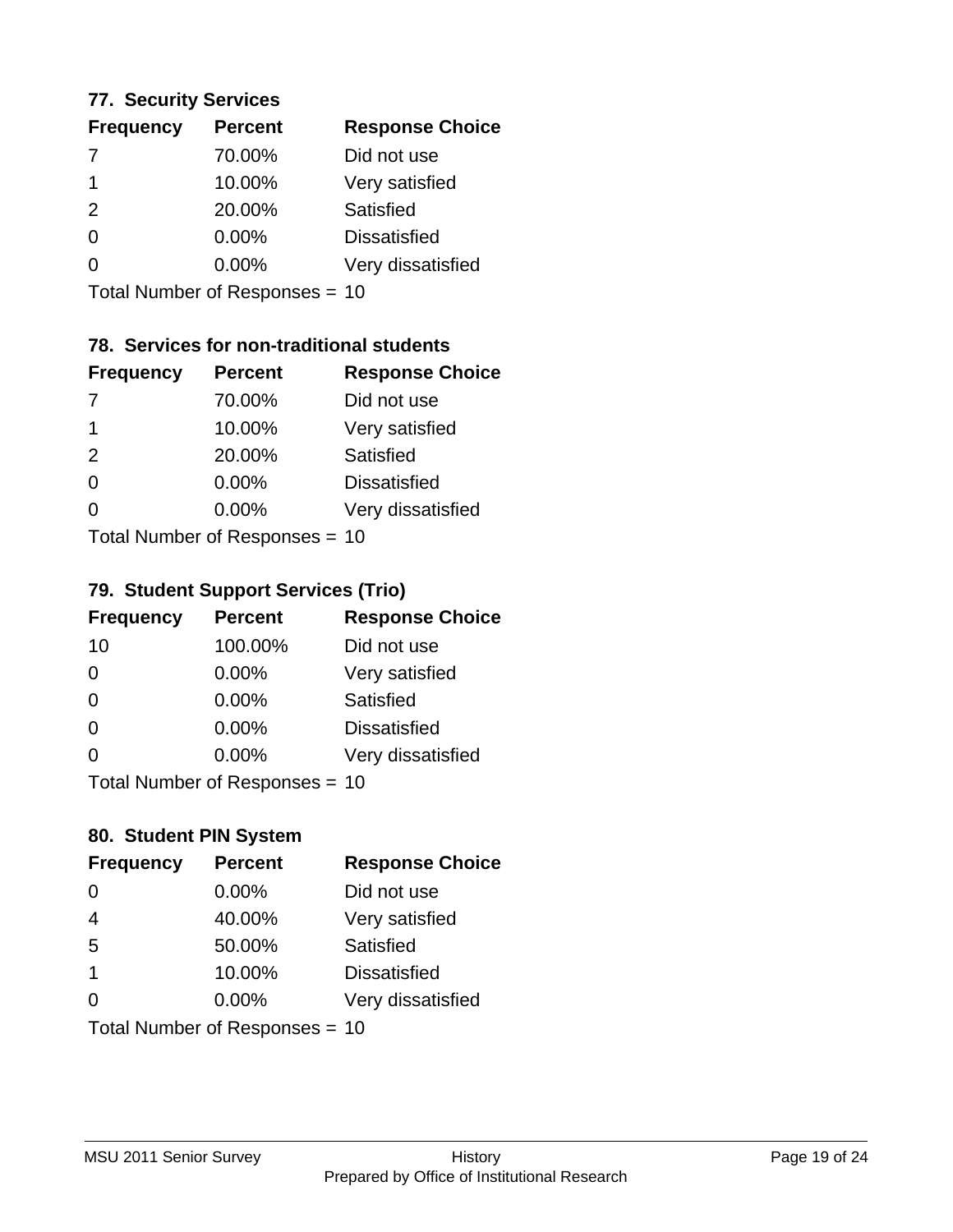## **81. Student Records/Transcript Services**

| <b>Frequency</b> | <b>Percent</b> | <b>Response Choice</b> |
|------------------|----------------|------------------------|
|                  | 10.00%         | Did not use            |
|                  | 10.00%         | Very satisfied         |
| 6                | 60.00%         | Satisfied              |
| $\mathcal{P}$    | 20.00%         | <b>Dissatisfied</b>    |
| ∩                | $0.00\%$       | Very dissatisfied      |

Total Number of Responses = 10

## **82. Computer and Internet access for study and research needs**

| <b>Frequency</b>          | <b>Percent</b> | <b>Response Choice</b> |
|---------------------------|----------------|------------------------|
| 1                         | 10.00%         | Did not use            |
| 3                         | 30.00%         | Very satisfied         |
| 5                         | 50.00%         | Satisfied              |
| 1                         | 10.00%         | <b>Dissatisfied</b>    |
| ∩                         | 0.00%          | Very dissatisfied      |
| Total Number of Deepensee |                |                        |

Total Number of Responses = 10

#### **83. Women's Center**

| <b>Frequency</b>           | <b>Percent</b> | <b>Response Choice</b> |
|----------------------------|----------------|------------------------|
| 9                          | 90.00%         | Did not use            |
| 1                          | 10.00%         | Very satisfied         |
| $\Omega$                   | $0.00\%$       | Satisfied              |
| $\Omega$                   | 0.00%          | <b>Dissatisfied</b>    |
| ∩                          | $0.00\%$       | Very dissatisfied      |
| Tatal Number of Desperance |                |                        |

Total Number of Responses = 10

## **84. To what extent did you participate in Residential College activities?**

| <b>Frequency</b> | <b>Percent</b>            | <b>Response Choice</b> |  |
|------------------|---------------------------|------------------------|--|
| 6                | 60.00%                    | Did not participate    |  |
| 1                | 10.00%                    | Frequently             |  |
| -1               | 10.00%                    | Occasionally           |  |
| $\mathcal{P}$    | 20.00%                    | Seldom                 |  |
|                  | Total Number of Deepensee |                        |  |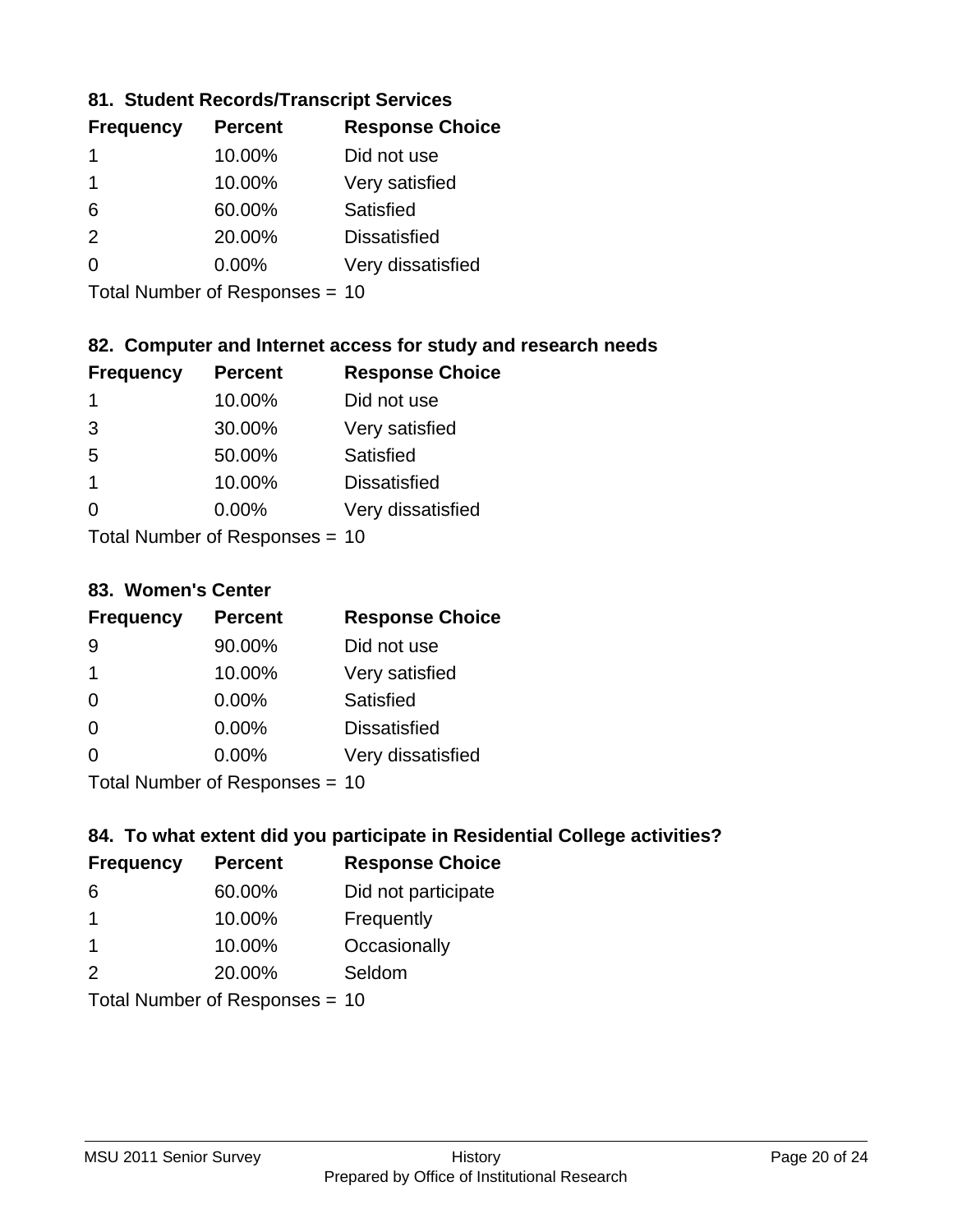| <b>Frequency</b> | <b>Percent</b> | <b>Response Choice</b>                 |
|------------------|----------------|----------------------------------------|
| 4                | 40.00%         | Not familiar with Residential Colleges |
| $\overline{0}$   | $0.00\%$       | Very positive                          |
| -5               | 50.00%         | <b>Positive</b>                        |
| $\overline{0}$   | $0.00\%$       | <b>Negative</b>                        |
|                  | 10.00%         | Very negative                          |
|                  |                |                                        |

**85. Which phrase best describes your opinion of Residential Colleges?**

Total Number of Responses = 10

#### **Questions 86-95**

**University Graduate." Please indicate how effective your MSU experience was in The University has formulated ten desired "Characteristics of the Murray State enhancing your abilities in each area.**

**86. Engage in mature, independent and creative thought and express that thought effectively in oral and written communication;**

| <b>Percent</b> | <b>Response Choice</b> |
|----------------|------------------------|
| 33.33%         | Very effective         |
| 66.67%         | Effective              |
| 0.00%          | Ineffective            |
| $0.00\%$       | Very ineffective       |
|                |                        |

Total Number of Responses = 9

**87. Understand and apply the critical and scientific methodologies that** 

**academic disciplines employ to discover knowledge and ascertain its validity;**

| <b>Frequency</b> | <b>Percent</b> | <b>Response Choice</b> |
|------------------|----------------|------------------------|
| 3                | 33.33%         | Very effective         |
| 6                | 66.67%         | Effective              |
| $\Omega$         | 0.00%          | Ineffective            |
| ∩                | 0.00%          | Very ineffective       |
|                  |                |                        |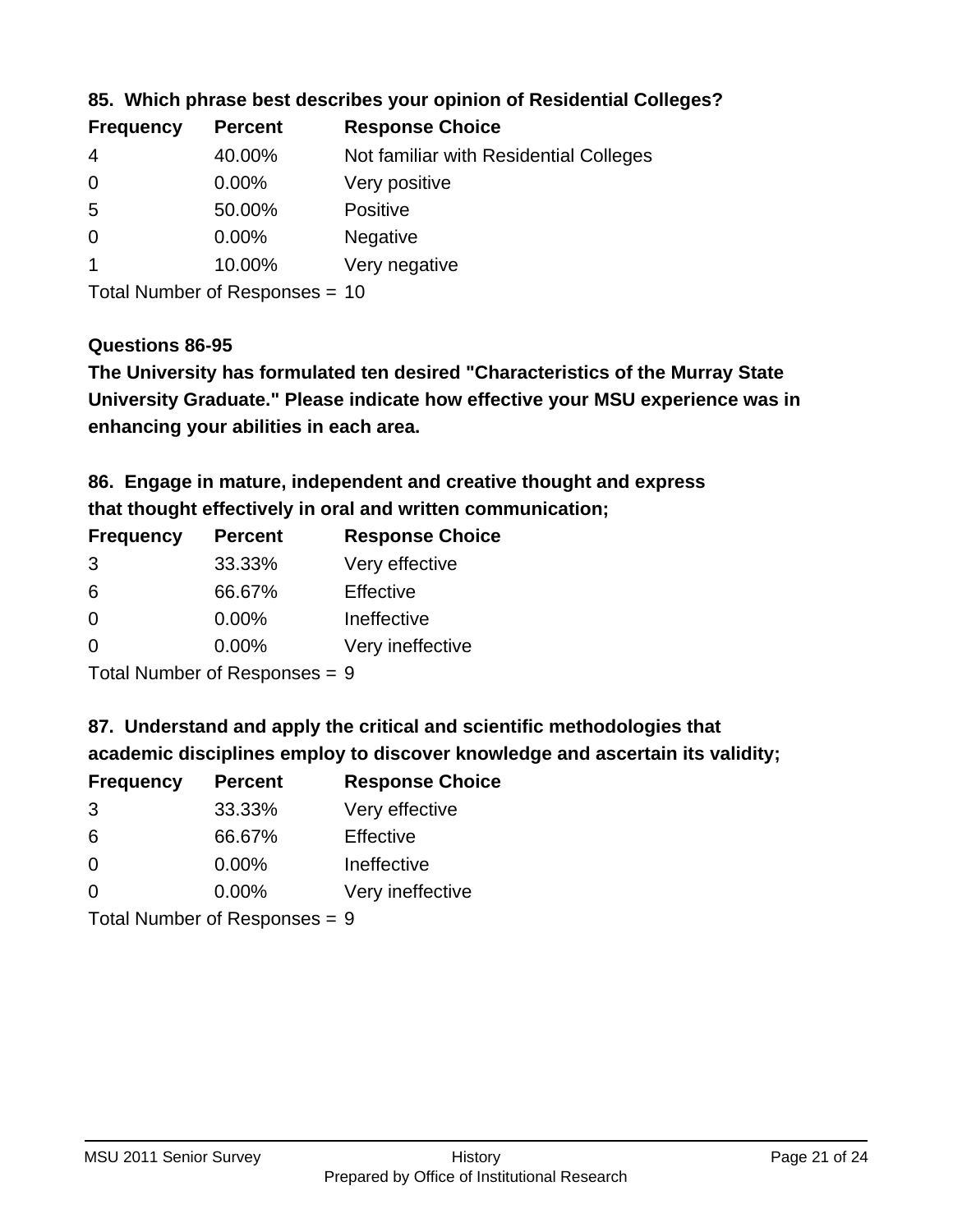#### **88. Apply sound standards of information gathering, analysis and evaluation to reach logical decisions;**

| evaluation to reach logical decisions; |                |                        |
|----------------------------------------|----------------|------------------------|
| <b>Frequency</b>                       | <b>Percent</b> | <b>Response Choice</b> |

| . . <del>.</del> |          | $\cdots$         |
|------------------|----------|------------------|
| 3                | 33.33%   | Very effective   |
| 6                | 66.67%   | Effective        |
| $\Omega$         | $0.00\%$ | Ineffective      |
| 0                | 0.00%    | Very ineffective |

Total Number of Responses = 9

# **89. Understand the roles and applications of science and technology in the solution of the problems of a changing world;**

| <b>Frequency</b> | <b>Percent</b>               | <b>Response Choice</b> |
|------------------|------------------------------|------------------------|
| 3                | 33.33%                       | Very effective         |
| 6                | 66.67%                       | Effective              |
| $\Omega$         | 0.00%                        | Ineffective            |
| $\Omega$         | 0.00%                        | Very ineffective       |
|                  | $\tau$ . The state of $\sim$ |                        |

Total Number of Responses = 9

# **90. Demonstrate a critical understanding of the world's historical, literary, philosophical, and artistic traditions;**

| <b>Frequency</b> | <b>Percent</b> | <b>Response Choice</b> |
|------------------|----------------|------------------------|
| 3                | 33.33%         | Very effective         |
| 6                | 66.67%         | Effective              |
| $\Omega$         | 0.00%          | Ineffective            |
| $\Omega$         | 0.00%          | Very ineffective       |
|                  |                |                        |

Total Number of Responses = 9

# **91. Understand the dynamics of cultural diversity, of competing economic and political systems, and of complex moral and ethical issues;**

| <b>Frequency</b>              | <b>Percent</b> | <b>Response Choice</b> |
|-------------------------------|----------------|------------------------|
| 3                             | 33.33%         | Very effective         |
| 6                             | 66.67%         | Effective              |
| $\Omega$                      | 0.00%          | Ineffective            |
| $\Omega$                      | 0.00%          | Very ineffective       |
| Total Number of Responses = 9 |                |                        |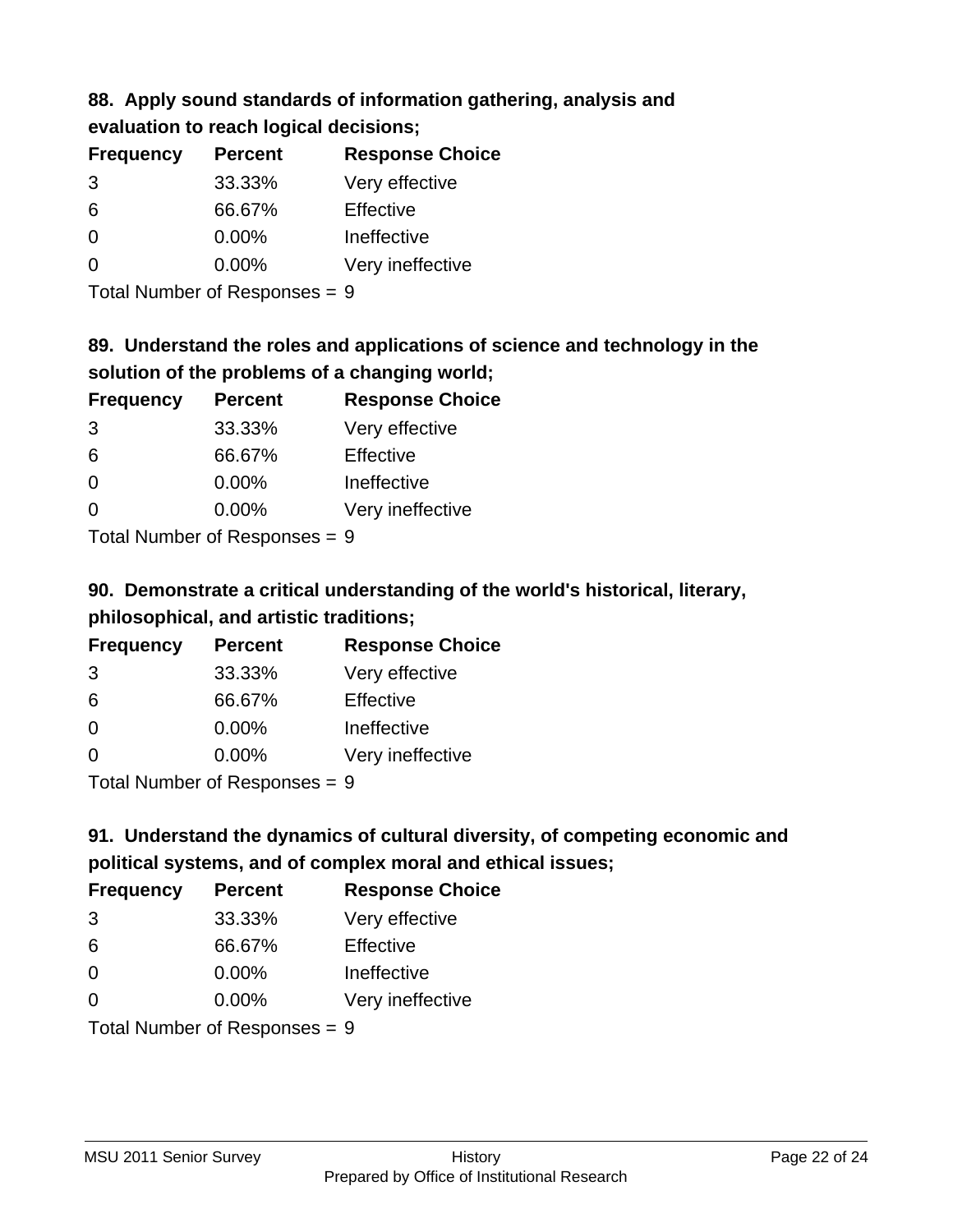## **92. Understand the nature of and engage in ethical behavior and**

**responsible citizenship;**

| <b>Percent</b> | <b>Response Choice</b> |
|----------------|------------------------|
| 22.22%         | Very effective         |
| 77.78%         | Effective              |
| 0.00%          | Ineffective            |
| $0.00\%$       | Very ineffective       |
|                |                        |

Total Number of Responses = 9

# **93. Understand the importance of the behaviors necessary to maintain a healthy lifestyle;**

| <b>Frequency</b> | <b>Percent</b>                                                                                                 | <b>Response Choice</b> |
|------------------|----------------------------------------------------------------------------------------------------------------|------------------------|
| -1               | 11.11%                                                                                                         | Very effective         |
| 8                | 88.89%                                                                                                         | Effective              |
| $\Omega$         | 0.00%                                                                                                          | Ineffective            |
| $\Omega$         | 0.00%                                                                                                          | Very ineffective       |
|                  | The INDIAN Contract Contract in the Contract of Contract of Contract of Contract of Contract of Contract of Co |                        |

Total Number of Responses = 9

# **94. Demonstrate mastery of a chosen field of study; and**

| <b>Frequency</b> | <b>Percent</b> | <b>Response Choice</b> |
|------------------|----------------|------------------------|
| $\mathcal{P}$    | 22.22%         | Very effective         |
| -7               | 77.78%         | Effective              |
| $\Omega$         | $0.00\%$       | Ineffective            |
| ∩                | $0.00\%$       | Very ineffective       |
|                  |                |                        |

Total Number of Responses = 9

## **95. Value intellectual pursuit and continuous learning in a changing world.**

| <b>Frequency</b> | <b>Percent</b>                                                                                                 | <b>Response Choice</b> |
|------------------|----------------------------------------------------------------------------------------------------------------|------------------------|
| 3                | 33.33%                                                                                                         | Very effective         |
| 6                | 66.67%                                                                                                         | Effective              |
| $\Omega$         | 0.00%                                                                                                          | Ineffective            |
| $\Omega$         | 0.00%                                                                                                          | Very ineffective       |
|                  | The INDIAN Contract Contract in the Contract of Contract of Contract of Contract of Contract of Contract of Co |                        |